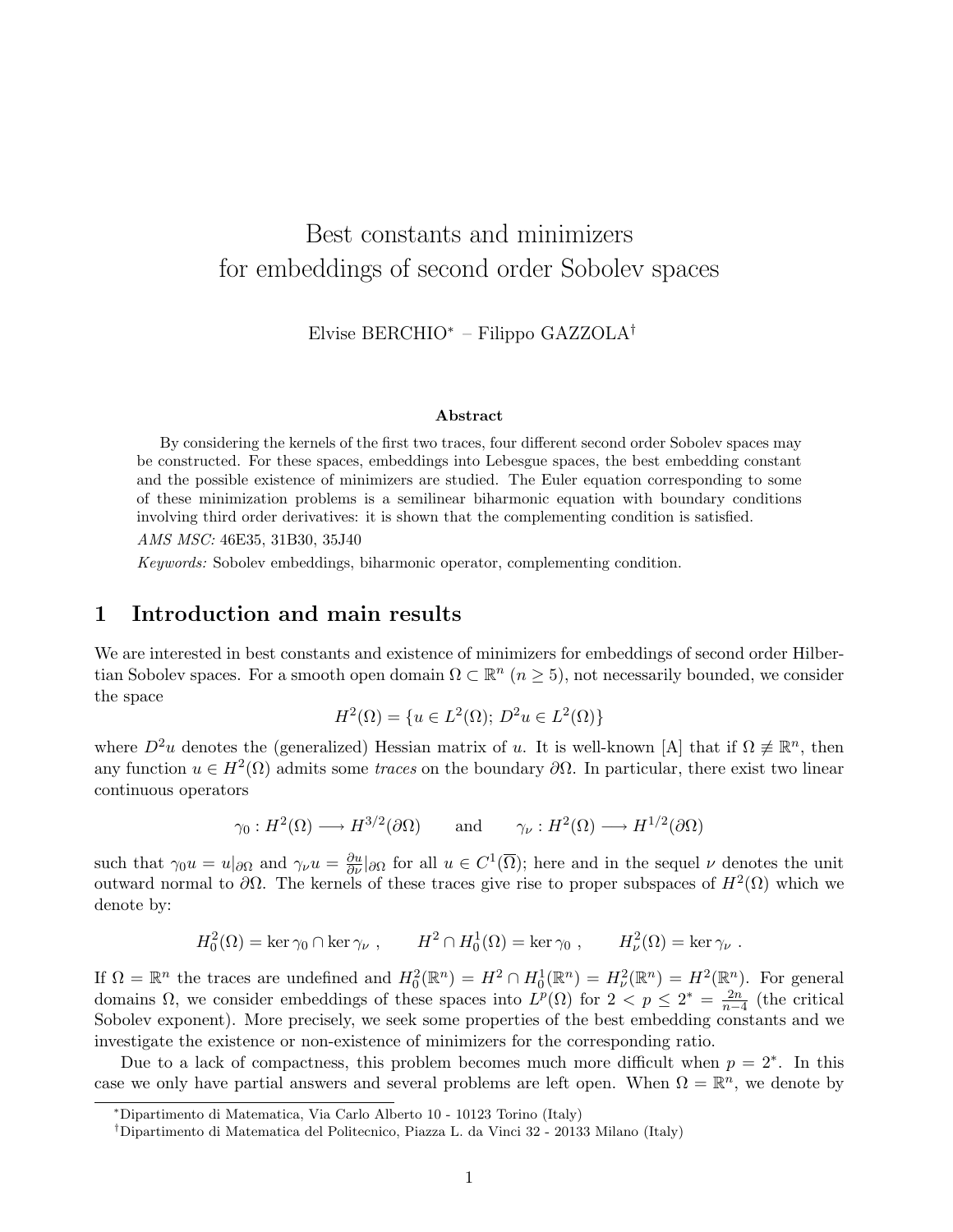$\mathcal{D}^{2,2}$  the closure of the space of smooth compactly supported functions in  $\mathbb{R}^n$  with respect to the norm  $||D^2 \cdot ||_2$ ; here and in the sequel,  $|| \cdot ||_q$  represents the usual  $L^q$ -norm. Two integration by parts show that  $||D^2u||_2^2 = ||\Delta u||_2^2$  for all  $u \in \mathcal{D}^{2,2}$ . Then, the best constant for the embedding  $\mathcal{D}^{2,2} \subset L^{2^*}(\mathbb{R}^n)$ may be characterized by

$$
S = \inf\{\|D^2u\|_2^2; u \in \mathcal{D}^{2,2}, \|u\|_{2^*} = 1\} = \inf\{\|\Delta u\|_2^2; u \in \mathcal{D}^{2,2}, \|u\|_{2^*} = 1\}.
$$
 (1)

Up to translations and nontrivial real multiples, the infimum in (1) is achieved only by the functions

$$
u_{\varepsilon}(x) = \frac{[(n-4)(n-2)n(n+2)]^{(n-4)/8} \varepsilon^{(n-4)/2}}{(\varepsilon^2 + |x|^2)^{(n-4)/2}},
$$
\n(2)

for any  $\varepsilon > 0$ , see [EFJ, Theorem 2.1] and also [S, Theorem 4], [L, Theorem 1.3], [GGS, Lemma 2].

In fact, for any domain  $\Omega \subseteq \mathbb{R}^n$ , the spaces  $H_0^2(\Omega)$  and  $H^2 \cap H_0^1(\Omega)$  are Banach spaces (Hilbert spaces) when endowed with the norm

$$
u \mapsto \|\Delta u\|_2 \tag{3}
$$

It is shown in [vdV] that for any smooth domain  $\Omega \subset \mathbb{R}^n$  we have

$$
\inf\{\|\Delta u\|_2^2; u \in H_0^2(\Omega), \|u\|_{2^*} = 1\} = \inf\{\|\Delta u\|_2^2; u \in H^2 \cap H_0^1(\Omega), \|u\|_{2^*} = 1\} = S
$$

although the infimum is not achieved if  $\Omega \neq \mathbb{R}^n$ . Hence, not only the best embedding constant is independent of the domain  $\Omega$ , but it is also independent of ker  $\gamma_{\nu}$ .

On the other hand, due to the invariance up to the addition of constants (resp. affine functions), if we consider the space  $H^2_{\nu}(\Omega)$  (resp. the whole space  $H^2(\Omega)$ ) then (3) is no longer a norm. In these cases, one has also to take into account the  $L^2(\Omega)$ -norm of the function and of all its second order derivatives, while first order derivatives can still be neglected thanks to interpolation theory, see e.g. [A, Theorem 4.14]. In other words, for any  $a > 0$  both  $H^2(\Omega)$  and  $H^2_{\nu}(\Omega)$  become Banach spaces when endowed with the norm  $\overline{a}$ 

$$
u \mapsto \left( \|D^2 u\|_2^2 + a \|u\|_2^2 \right)^{1/2} . \tag{4}
$$

We are so led to introduce the embedding constants

$$
\Sigma(\Omega, a) = \inf \{ ||D^2u||_2^2 + a||u||_2^2; u \in H^2(\Omega), ||u||_{2^*} = 1 \}
$$
  

$$
\Sigma^{\nu}(\Omega, a) = \inf \{ ||D^2u||_2^2 + a||u||_2^2; u \in H^2_{\nu}(\Omega), ||u||_{2^*} = 1 \}
$$
 (a > 0). (5)

In Section 2 we prove

**Theorem 1.** Assume that  $n \geq 5$  and let S be as in (1). Then, for any  $a > 0$  we have:

- (i)  $\Sigma(\mathbb{R}^n, a) = S$  and it is not achieved.
- (ii) if  $\Omega \subset \mathbb{R}^n$  is a smooth bounded domain, then  $\Sigma(\Omega, a) < S/2^{4/n}$ .

In order to prove Theorem 1 (ii) we strongly use the smoothness of  $\partial\Omega$  and the positivity of the mean curvature in some boundary point  $\bar{x}$ . For this reason, and because a similar result holds in the first order case, it is reasonable to conjecture that for the half space  $\mathbb{R}^n_+$  we have

$$
\Sigma(\mathbb{R}^n_+, a) = \frac{S}{2^{4/n}} \quad \text{and it is not achieved.} \tag{6}
$$

However, a proof of (6) seems rather difficult. This difficulty was already emphasized by van der Vorst [vdV, Remark p.267] where the simpler case of the space  $H^2 \cap H_0^1$  (instead of  $H^2$ ) is considered. The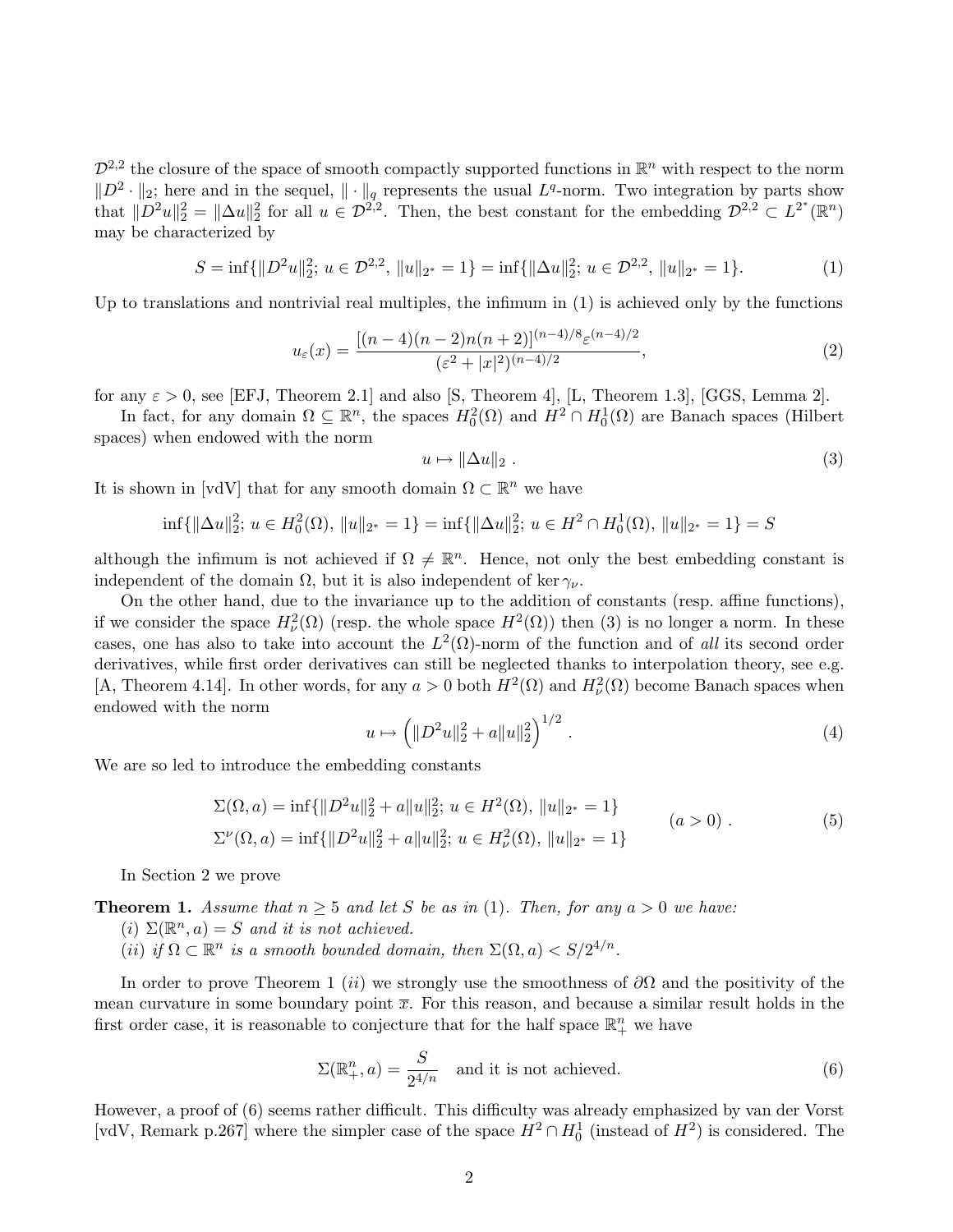impossibility of using a reflection argument already present in the  $H^2 \cap H_0^1$  setting, is here further complicated because we cannot make use of the maximum and the comparison principles.

We can prove a much weaker version of  $(6)$ ; we state this result for "flat" and "nonsmooth" domains. More precisely, we consider the domains

$$
\mathbb{R}_{k+}^n := (0, \infty)^k \times \mathbb{R}^{n-k}, \qquad k = 1, ..., n
$$

and we prove

**Theorem 2.** Assume that  $n \geq 5$ . For any  $a > 0$  and any  $k = 1, ..., n$  we have

$$
\Sigma^{\nu}(\mathbb{R}^n_{k+}, a) = \frac{S}{2^{4k/n}}
$$

and the infimum is not achieved. In particular,  $\Sigma^{\nu}(\mathbb{R}^n_+,a) = S/2^{4/n}$ .

Next, for any bounded domain  $\Omega$  and any  $2 < p \leq 2^*$ , we consider the following numbers

$$
\Sigma_p(\Omega, a) = \inf_{u \in H^2(\Omega) \setminus \{0\}} \frac{\|D^2 u\|_2^2 + a\|u\|_2^2}{\|u\|_p^2}, \qquad \Sigma_p^{\nu}(\Omega, a) = \inf_{u \in H^2_{\nu}(\Omega) \setminus \{0\}} \frac{\|D^2 u\|_2^2 + a\|u\|_2^2}{\|u\|_p^2}.
$$
 (7)

Then, we prove

**Theorem 3.** Assume that  $\Omega$  is a smooth bounded domain of  $\mathbb{R}^n$  ( $n \geq 5$ ), that  $a > 0$  and that  $2 < p < 2^*$ . Then, then the infima in (7) are achieved. Moreover, there exists  $\overline{a}(p) \geq 0$  such that if  $a \geq \overline{a}(p)$ , then the minimizers of (7) are nonconstant.

In Section 5 we show that, up to a Lagrange multiplier, minimizers u of  $\Sigma_p(\Omega, a)$  (resp.  $\Sigma_p^{\nu}(\Omega, a)$ ) as defined in (7), satisfy

$$
\int_{\Omega} \left( D^2 u D^2 v + a u v - |u|^{p-2} u v \right) = 0 \quad \text{for all } v \in H^2(\Omega) \quad \text{(resp. for all } v \in H^2(\Omega) \text{),}
$$
 (8)

where  $D^2uD^2v$  denotes the "scalar product" between Hessian matrices, namely

$$
D^2 u D^2 v = \sum_{i,j=1}^n \frac{\partial^2 u}{\partial x_i \partial x_j} \frac{\partial^2 v}{\partial x_i \partial x_j} \quad \text{for all } u, v \in H^2(\Omega) .
$$

For all j, let  $\nu_j = \frac{\partial \nu_j}{\partial x_i}$  $\frac{\partial \nu}{\partial x_j} = \cos(\nu, x_j)$  denote the j-th component of  $\nu$ , the normal vector to the boundary  $\partial\Omega$ . Let  $\{t_k = t_k(x); k = 1, ..., n-1; x \in \partial\Omega\}$  denote a system of local tangential coordinates to  $\partial\Omega$  so that  $\{t_1, ..., t_{n-1}, \nu\}$  is a complete orthonormal system diffeomorphic to  $\{x_1, ..., x_n\}$ . As pointed out by P.L. Lions [Li, p.76], the boundary conditions associated to (8) do not depend on the choice of the system  $\{t_1, ..., t_{n-1}\}$ . Then, we have

**Theorem 4.** Assume that  $\Omega$  is a smooth bounded domain of  $\mathbb{R}^n$  ( $n \geq 5$ ), that  $a > 0$  and that  $2 < p \leq 2^*$ . Assume that  $u \in H^2(\Omega)$  (or  $u \in H^2_{\nu}(\Omega)$ ) satisfies (8). Then,  $u \in C^{4,\alpha}(\overline{\Omega})$  and u is a classical solution of

$$
\Delta^2 u + au = |u|^{p-2}u \qquad in \ \Omega \tag{9}
$$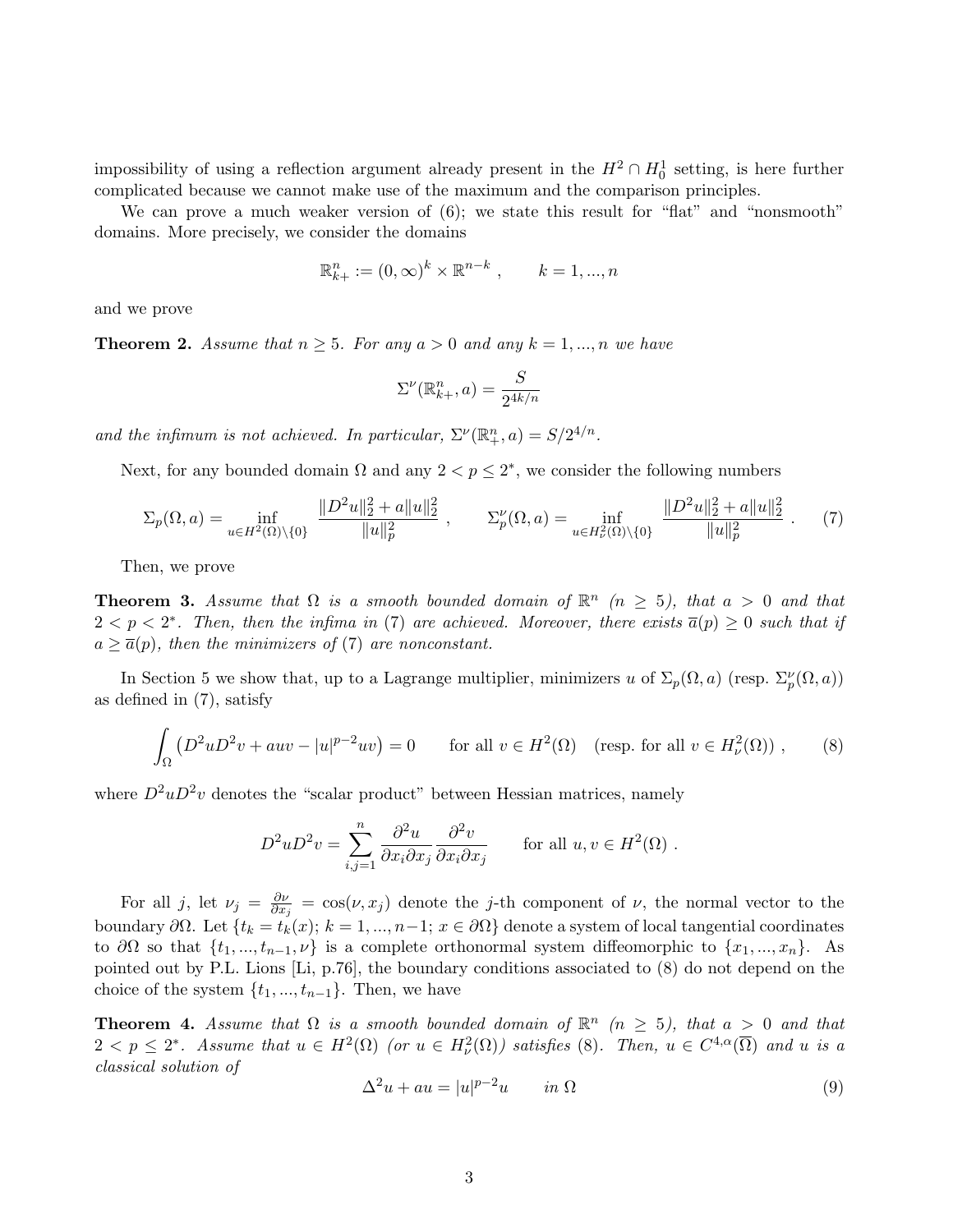satisfying the boundary conditions (if  $u \in H^2(\Omega)$ )

$$
\frac{\partial^2 u}{\partial \nu^2} = 2 \frac{\partial \Delta u}{\partial \nu} - \frac{\partial^3 u}{\partial \nu^3} + \sum_{i,j=1}^n \sum_{k=1}^{n-1} \frac{\partial^2 u}{\partial x_i \partial x_j} \frac{\partial}{\partial t_k} \left( \frac{\partial t_k}{\partial x_i} \nu_j \right) = 0 \quad on \ \partial \Omega^1 \ , \tag{10}
$$

or the boundary conditions  $(if u \in H^2_{\nu}(\Omega))$ 

$$
\frac{\partial u}{\partial \nu} = 2 \frac{\partial \Delta u}{\partial \nu} - \frac{\partial^3 u}{\partial \nu^3} + \sum_{i,j=1}^n \sum_{k=1}^{n-1} \frac{\partial^2 u}{\partial x_i \partial x_j} \frac{\partial}{\partial t_k} \left( \frac{\partial t_k}{\partial x_i} \nu_j \right) = 0 \quad \text{on } \partial \Omega . \tag{11}
$$

In particular, Theorem 4 tells us that minimizers of (7) (if they exist!) are smooth functions. Moreover, since a solution of (9) may be sign-changing, further regularity seems to be false in general, at least for non integer values of p.

Remark 1. In some cases the boundary conditions may be significantly simplified.

First, assume that  $\partial\Omega$  is "somewhere flat", namely that there exists  $\Gamma \subset \partial\Omega$  of positive  $(n-1)$ dimensional Hausdorff measure such that  $\Gamma \subset \{x_n = 0\}$ . Then, the second boundary condition in (10) becomes

$$
\frac{\partial^3 u}{\partial x_n^3} - 2 \frac{\partial \Delta u}{\partial x_n} = 0 \quad \text{on } \Gamma.
$$

Second, assume that  $\Omega$  is the unit ball and that u is radially symmetric,  $u = u(|x|)$ ; note that we have no condition which ensures  $u$  to be radially symmetric! However, in this case,  $(10)$  become  $u''(1) = u'''(1) - (n-1)u'(1) = 0$ , while (11) become  $u'(1) = u'''(1) + (n-1)u''(1) = 0$ .

As far as we are aware, biharmonic semilinear elliptic equations as (9) have so far been tackled only in the spaces  $H_0^2(\Omega)$  or  $H^2 \cap H_0^1(\Omega)$  (where (3) is a norm). In the first case, Dirichlet boundary conditions  $(u = \frac{\partial u}{\partial \nu} = 0)$  arise, whereas in the second case Navier boundary conditions  $(u = \Delta u = 0)$ appear. Hence, the present paper is also a first contribution to biharmonic semilinear problems with boundary conditions (10) and (11).

Note that (8) admits the two constant solutions

$$
u_0 \equiv 0 \;, \qquad u_1 \equiv a^{1/(p-2)} \; . \tag{12}
$$

It is therefore of some interest to find out whether (8) also admits nonconstant solutions. As a consequence of Theorems 3 and 4 we obtain

**Corollary 1.** Assume that  $\Omega$  is a smooth bounded domain of  $\mathbb{R}^n$  ( $n \geq 5$ ) and that  $2 < p < 2^*$ . There exists  $\overline{a}(p) \geq 0$  such that if  $a \geq \overline{a}(p)$ , then (8) admits a  $C^{4,\alpha}(\overline{\Omega})$  nonconstant solution.

Corollary 1 nothing says about *small* values of a. In the second order subcritical case, it is known [LNT] that for sufficiently small a, the corresponding equation only admits constant solutions. In the critical case, counterexamples in [AY] show that a similar result is false in general; nevertheless, it is proved in [AY2] that the mountain-pass solution (or minimal energy solution) is constant for sufficiently small a. These results are obtained by showing that for small a any solution u satisfies  $u \equiv \overline{u}$ , where  $\overline{u}$  is the mean value of u. In turn, this is obtained by using Wirtinger's inequality which enables to estimate  $||u - \overline{u}||_2$  in terms of  $||\nabla u||_2$ . In the fourth order equation, one would need an a

$$
\mathcal{L}_{\text{Here,}} \quad \frac{\partial^2 u}{\partial \nu^2} := \sum_{i,j=1}^n \frac{\partial^2 u}{\partial x_i \partial x_j} \nu_i \nu_j \quad \text{and} \quad \frac{\partial^3 u}{\partial \nu^3} := \sum_{i,j,k=1}^n \frac{\partial^3 u}{\partial x_i \partial x_j \partial x_k} \nu_i \nu_j \nu_k.
$$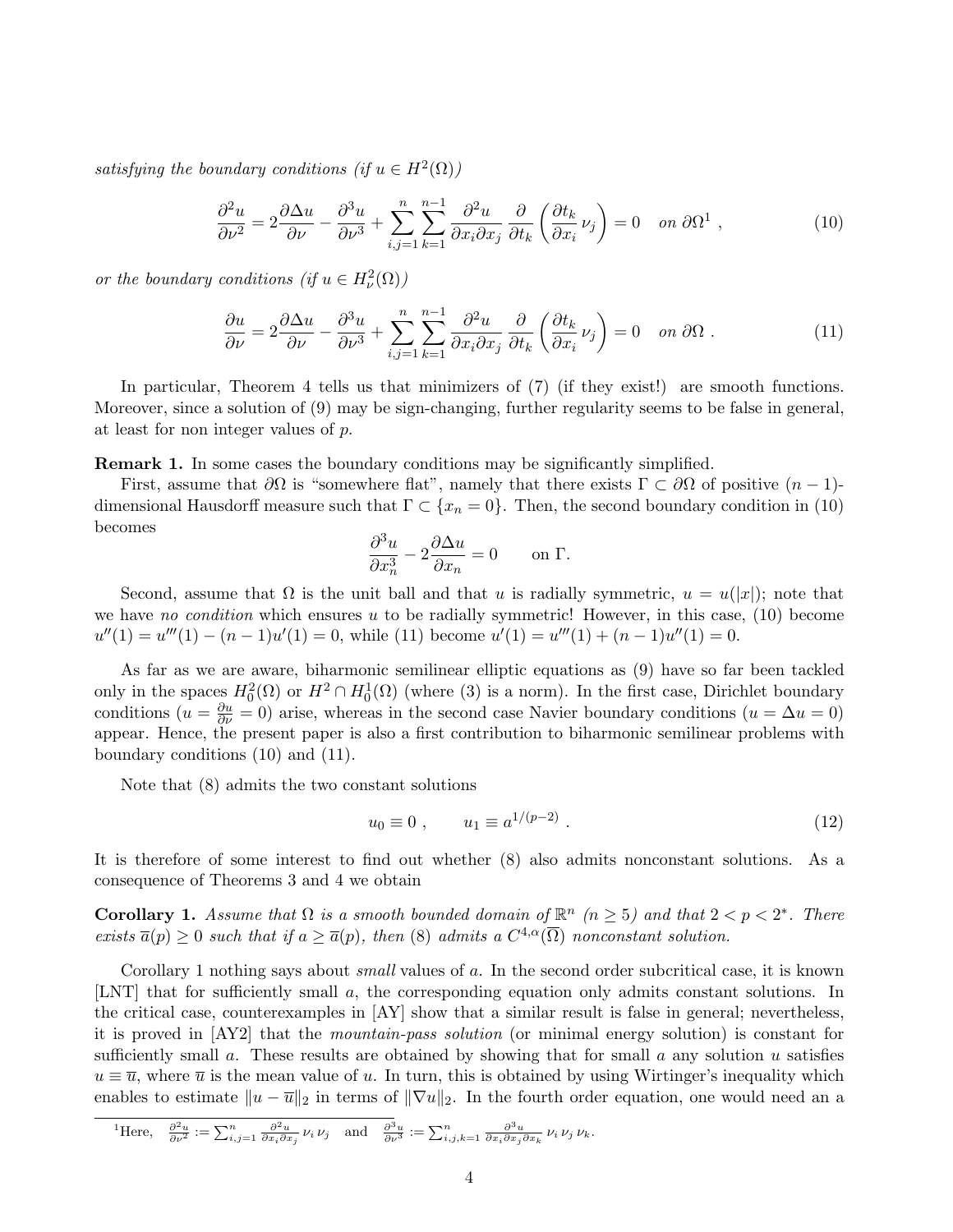priori estimate of  $||u - \overline{u}||_2$  in terms of  $||D^2u||_2$ , which does not hold in general. Hence, the following question naturally arises: is it true that for sufficiently small  $a$ ,  $(8)$  only admits constant solutions or that the mountain-pass solution is constant? We have no answer to this question but we have some reasons to believe that it might be negative.

Another question which arises in connection with Corollary 1 is the *sign* of the solutions of  $(8)$ . For the corresponding first order minimization problem, it is clear that  $u$  is a minimizer if and only if  $|u|$  is a minimizer; this shows that a minimizer may be chosen nonnegative (in fact positive by the maximum principle). For the second order minimization problems considered in the present paper, this simple trick fails since |u| may not be in  $H^2(\Omega)$ . On the other hand, a simple application of the divergence Theorem enables us to prove

**Theorem 5.** Assume that  $\Omega$  is a smooth bounded domain of  $\mathbb{R}^n$  ( $n \geq 5$ ), that  $2 < p \leq 2^*$  and that  $a = 0$ . Let  $u \geq 0$  be a solution of (8); then  $u \equiv 0$ .

In view of the above discussion, it is clear that Theorem 5 is not satisfactory. One should also exclude the existence of sign-changing solutions.

#### 2 Proof of Theorem 1

#### 2.1 Proof of (i)

Let  $B = \{u \in \mathcal{D}^{2,2}; ||u||_{2^*} = 1\}$ . For any  $a > 0$ , we have

$$
S = \inf_{u \in B} \|D^2 u\|_2^2 \le \inf_{u \in B \cap H^2(\mathbb{R}^n)} \|D^2 u\|_2^2 \le \inf_{u \in B \cap H^2(\mathbb{R}^n)} \left( \|D^2 u\|_2^2 + a \|u\|_2^2 \right) = \Sigma(\mathbb{R}^n, a),\tag{13}
$$

where the first inequality follows from the (proper) inclusion  $H^2(\mathbb{R}^n) \subset \mathcal{D}^{2,2}$ .

In order to show the converse inequality, we construct a suitable minimizing sequence. For all  $\varepsilon > 0$  consider the radial function

$$
v_{\varepsilon}(r) := u_{\varepsilon}(r) - u_{\varepsilon}(1)
$$

where  $u_{\varepsilon}(x) = u_{\varepsilon}(x)$  is defined in (2). Let now

$$
z_{\varepsilon}(r) = \begin{cases} v_{\varepsilon}(r) & \text{if } r \in [0, \frac{1}{2}] \\ w_{\varepsilon}(r) & \text{if } r \in [\frac{1}{2}, 1] \\ 0 & \text{if } r \in [1, \infty) \end{cases}
$$
(14)

where  $w_{\varepsilon}(r) = a_{\varepsilon}(r-1)^3 + b_{\varepsilon}(r-1)^2$  and  $a_{\varepsilon}, b_{\varepsilon}$  are chosen in such a way that  $w_{\varepsilon}(\frac{1}{2})$  $(\frac{1}{2}) = v_{\varepsilon}(\frac{1}{2})$  $(\frac{1}{2})$  and  $w_\varepsilon^\prime(\frac{1}{2}$  $\frac{1}{2}) = v'_\varepsilon(\frac{1}{2})$  $\frac{1}{2}$ ). Hence,  $z_{\varepsilon} \in H^2(\mathbb{R}^n)$  for all  $\varepsilon > 0$ ; note that if  $n > 8$ , then  $u_{\varepsilon} \in H^2(\mathbb{R}^n)$  and instead of  $\{z_{\varepsilon}\}\$  one can directly take  $\{u_{\varepsilon}\}\$ .

A simple computation shows that  $\lim_{\varepsilon \to 0} a_{\varepsilon} = \lim_{\varepsilon \to 0} b_{\varepsilon} = 0$  so that, if we let  $\varepsilon \to 0$ , we obtain

$$
\int_{\mathbb{R}^n} |D^2 z_{\varepsilon}(|x|)|^2 = \int_{B_{1/2}} |D^2 u_{\varepsilon}(|x|)|^2 + o(1) = S^{n/4} + o(1)
$$
\n
$$
\int_{\mathbb{R}^n} |z_{\varepsilon}(|x|)|^{2^*} = \int_{B_{1/2}} |u_{\varepsilon}(|x|)|^{2^*} + o(1) = S^{n/4} + o(1) , \qquad \int_{\mathbb{R}^n} |z_{\varepsilon}(|x|)|^2 = o(1) .
$$
\n(15)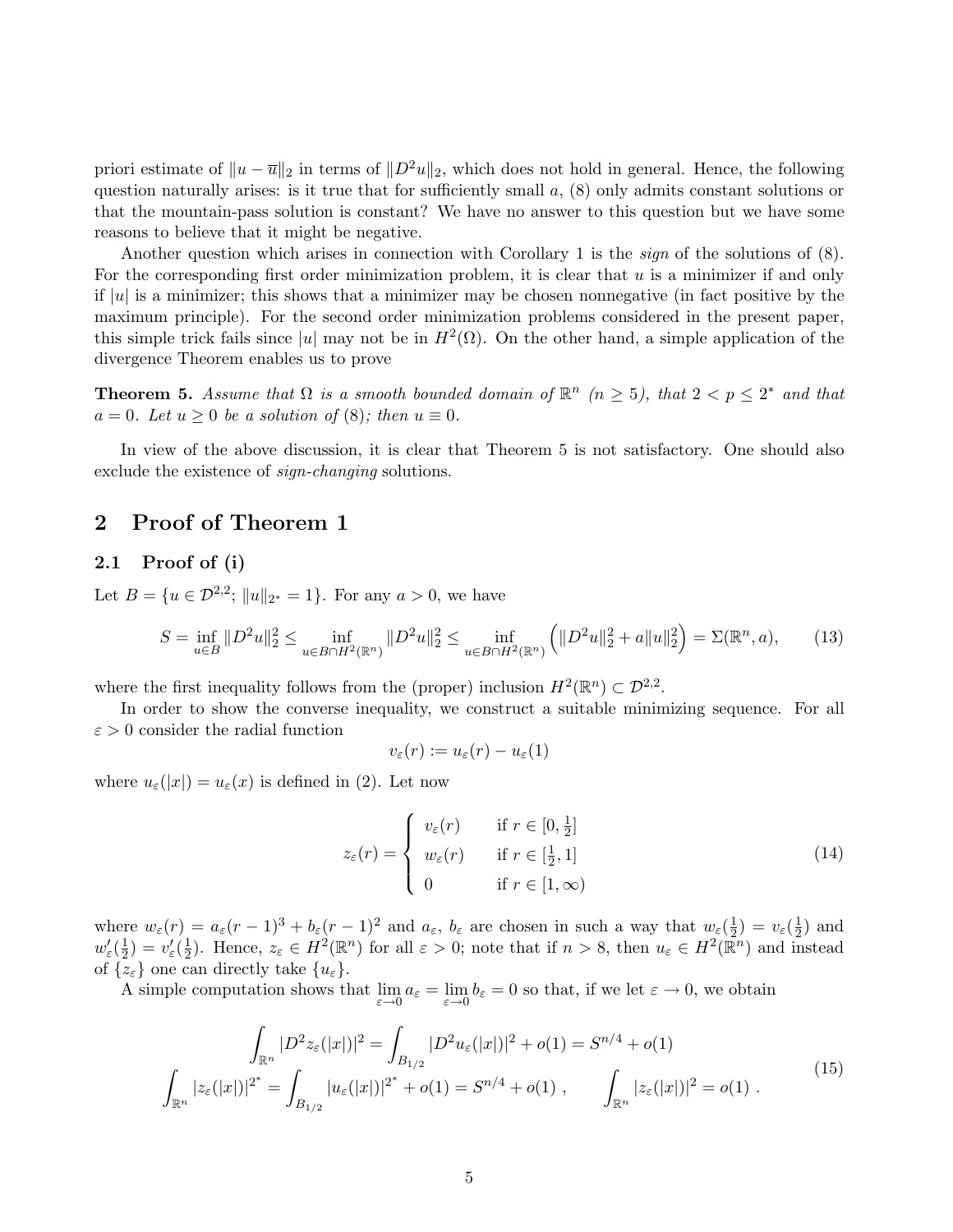Finally, set  $Z_{\varepsilon} := z_{\varepsilon} / ||z_{\varepsilon}||_{2^*}$  so that  $Z_{\varepsilon} \in B \cap H^2(\mathbb{R}^n)$ . Therefore, by definition of  $\Sigma(\mathbb{R}^n, a)$  and by (15) we have

$$
\Sigma(\mathbb{R}^n, a) \leq \|D^2 Z_{\varepsilon}\|_2^2 + a \|Z_{\varepsilon}\|_2^2 \quad \text{for all } \varepsilon > 0 , \qquad \lim_{\varepsilon \to 0} \left(\|D^2 Z_{\varepsilon}\|_2^2 + a \|Z_{\varepsilon}\|_2^2\right) = S . \tag{16}
$$

The first part of statement  $(i)$  in Theorem 1 follows at once from  $(13)$  and  $(16)$ . The second part is readily obtained by contradiction: if the infimum is achieved, then the minimizer would violate the Sobolev inequality  $||D^2u||_2^2 \geq S$  which holds for all  $u \in B$ .

#### 2.2 Proof of (ii)

Here, we take into account the effect of the curvature of the boundary  $\partial\Omega$ , following an idea from [AM, W]. Since  $\Omega$  is smooth and bounded, there exists  $\bar{x} \in \partial \Omega$  such that in a neighborhood of  $\bar{x}$ ,  $\Omega$  lies on one side of the tangent hyperplane at  $\bar{x}$  and the mean curvature with respect to the unit outward normal at  $\bar{x}$  is positive. With a change of coordinates, we may assume that  $\bar{x} = 0$  (the origin), that the tangent hyperplane coincides with  $x_n = 0$  and that  $\Omega$  lies locally in  $\mathbb{R}^n_+ = \{x = (x', x_n); x_n > 0\}$ . More precisely, there exists  $R > 0$  and a smooth function  $\rho : \omega \to \mathbb{R}_+$  (where  $\omega = \{x' \in \mathbb{R}^{n-1}; |x'| < R\}$ ) such that

$$
(x', x_n) \in \Omega \cap B_R \Leftrightarrow x_n > \rho(x')
$$
,  $(x', x_n) \in \partial \Omega \cap B_R \Leftrightarrow x_n = \rho(x').$ 

Furthermore, since the curvature is positive at 0, there exist  $\lambda_i$   $(i = 1, ..., n - 1)$  such that

$$
\sum_{i=1}^{n-1} \lambda_i > 0 \quad \text{and} \quad \rho(x') = \sum_{i=1}^{n-1} \lambda_i x_i^2 + O(|x'|^3) \quad \text{as } x' \to 0. \tag{17}
$$

Let  $\Lambda := \{x \in B_R; 0 < x_n < \rho(x')\}$ . Fix  $\sigma > 0$  sufficiently small so that

$$
L := (-\sigma, \sigma)^n \subset B_{R/4}
$$

and define

$$
\Delta := (-\sigma, \sigma)^{n-1}.
$$

Let  $\phi$  be a radial  $C^{\infty}$  function such that  $0 \leq \phi \leq 1$  and

$$
\phi(r) = \begin{cases} 1 & \text{if } r \le R/4 \\ 0 & \text{if } r \ge R/2 \end{cases}
$$

and define the function  $U_{\varepsilon}(x) := \phi(|x|)u_{\varepsilon}(x)$ . For our convenience, we set  $\mu_n = \omega_{n-1}$  $\frac{n-1}{\sqrt{2}}$  $\frac{i=1}{i}$  $\lambda_i$  and  $C_n := [(n-4)(n-2)n(n+2)]^{(n-4)/8}$ . We claim that, as  $\varepsilon \to 0$ :

$$
\int_{\Omega} |D^2 U_{\varepsilon}|^2 = \frac{S^{n/4}}{2} - \left\{ \begin{array}{ll} 2\sqrt[4]{105} \mu_5 \varepsilon \log \frac{1}{\varepsilon} & \text{if } n = 5\\ C_n^2 \frac{(n-4)^2}{8(n-1)^2} (n^3 + 2n^2 - 9n - 2) \mu_n \frac{\Gamma(\frac{n+1}{2}) \Gamma(\frac{n-5}{2})}{\Gamma(n-2)} \varepsilon & \text{if } n \ge 6. \end{array} \right\} + o(\varepsilon)
$$
\n(18)

$$
\int_{\Omega} U_{\varepsilon}^{2^*} = \frac{S^{n/4}}{2} - \frac{C_n^{2^*} \mu_n}{2(n-1)} \frac{\Gamma(\frac{n+1}{2}) \Gamma(\frac{n-1}{2})}{\Gamma(n)} \varepsilon + o(\varepsilon) . \tag{19}
$$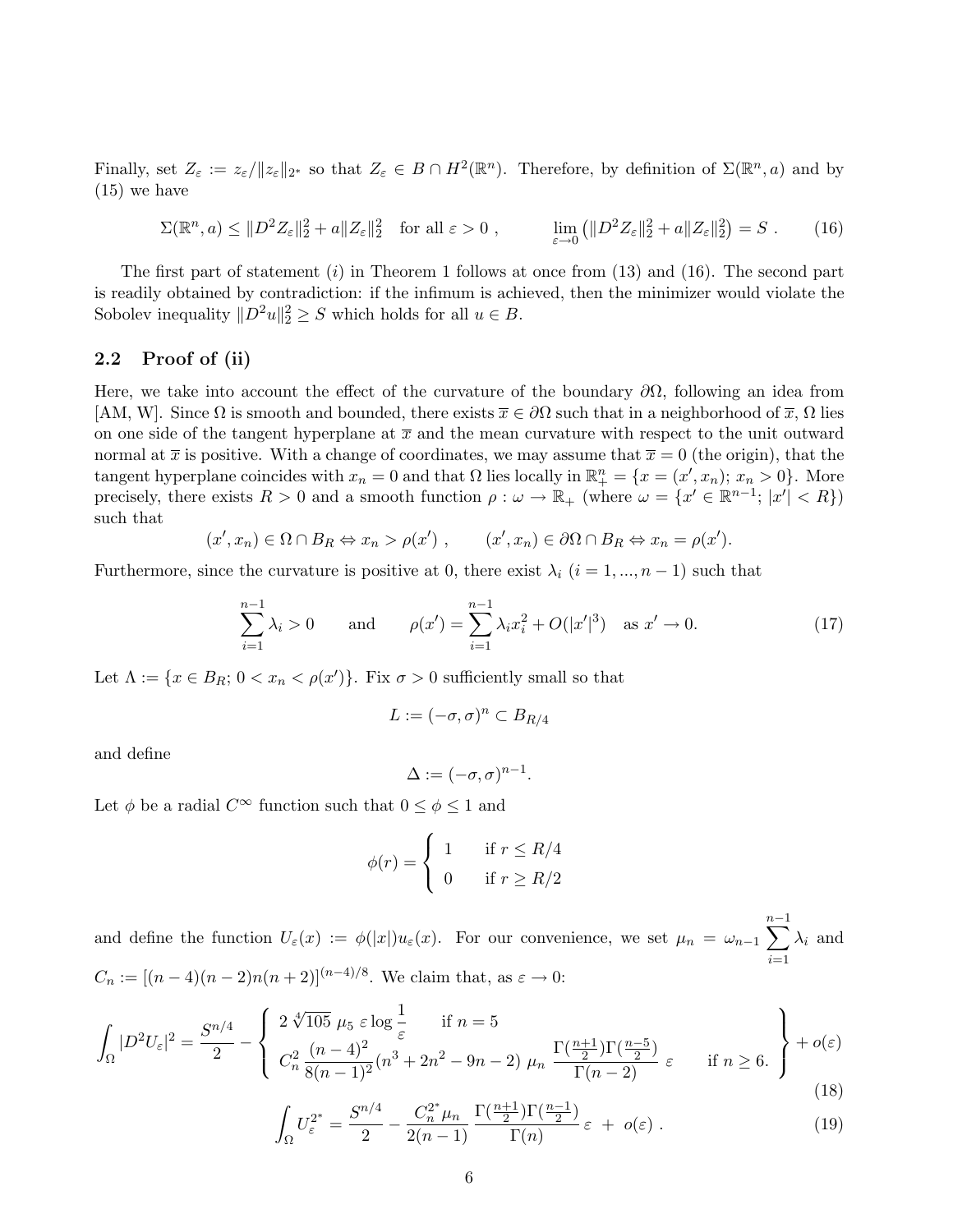Postponing the proofs of  $(18)$  and  $(19)$  we conclude the proof of statement  $(ii)$ . Note first that as  $\varepsilon \to 0$  we have

$$
\int_{\Omega} U_{\varepsilon}^{2} = \int_{\Omega \cap B_{R/2}} U_{\varepsilon}^{2} \le \int_{B_{R/2}} u_{\varepsilon}^{2} = \begin{cases} O(\varepsilon^{4}) & \text{if } n > 8\\ O(\varepsilon^{4} \log \frac{1}{\varepsilon}) & \text{if } n = 8\\ O(\varepsilon^{n-4}) & \text{if } n = 5, 6, 7 \end{cases}
$$
 (20)

By using (18) (19) and (20), we obtain for all  $a > 0$ :

$$
\Sigma(\Omega, a) \le \frac{\|D^2 U_{\varepsilon}\|_2^2 + a \|U_{\varepsilon}\|_2^2}{\|U_{\varepsilon}\|_{2^*}^2}
$$
  
= 
$$
\frac{S}{2^{4/n}} - \begin{cases} \mu_n C_n^2 2^{1-4/n} S^{1-n/4} \frac{(n-4)^2 (n^2 - n - 4)}{(n-1)^2} \frac{\Gamma(\frac{n+1}{2}) \Gamma(\frac{n-5}{2})}{\Gamma(n-2)} \varepsilon + o(\varepsilon) & \text{if } n \ge 6\\ \mu_5 4^{3/5} \sqrt[4]{\frac{105}{S}} \varepsilon \log \frac{1}{\varepsilon} + O(\varepsilon) & \text{if } n = 5 \ .\end{cases}
$$

Clearly, this last term becomes strictly less than  $S/2^{4/n}$  for sufficiently small  $\varepsilon$  so *(ii)* follows. Proof of  $(18)$ . We split the integral as

$$
\int_{\Omega} |D^2 U_{\varepsilon}|^2 = \frac{1}{2} \int_{B_R} + \int_{\Omega \setminus B_R} - \int_{\Lambda \cap L} - \int_{\Lambda \setminus L} \tag{21}
$$

In view of the estimates in [EFJ, (3.23)], we have

$$
\frac{1}{2} \int_{B_R} |D^2 U_{\varepsilon}|^2 = \frac{1}{2} S^{n/4} + O(\varepsilon^{n-4}), \qquad \int_{\Omega \setminus B_R} |D^2 U_{\varepsilon}|^2 = O(\varepsilon^{n-4}), \qquad \int_{\Lambda \setminus L} |D^2 U_{\varepsilon}|^2 = O(\varepsilon^{n-4}).
$$

Therefore, (18) will follow if we show that

 $\overline{a}$ 

$$
\int_{\Lambda \cap L} |D^2 U_{\varepsilon}|^2 \approx \begin{cases} 2 \sqrt[4]{105} \mu_5 \varepsilon \log \frac{1}{\varepsilon} & \text{if } n = 5\\ C_n^2 \frac{(n-4)^2}{8(n-1)^2} (n^3 + 2n^2 - 9n - 2) \mu_n \frac{\Gamma(\frac{n+1}{2}) \Gamma(\frac{n-5}{2})}{\Gamma(n-2)} \varepsilon & \text{if } n \ge 6. \end{cases}
$$
(22)

By computing  $|D^2u_{\varepsilon}|^2$  we obtain

$$
\int_{\Lambda \cap L} |D^2 U_{\varepsilon}|^2 = C_n^2 (n-4)^2 \varepsilon^{n-4} \quad \left[ (n^2 - 5n + 8) \int_{\Lambda \cap L} \frac{dx}{(\varepsilon^2 + |x|^2)^{n-2}} + (n-2)^2 \varepsilon^4 \int_{\Lambda \cap L} \frac{dx}{(\varepsilon^2 + |x|^2)^n} \right. \left. - 2(n-2)(n-3)\varepsilon^2 \int_{\Lambda \cap L} \frac{dx}{(\varepsilon^2 + |x|^2)^{n-1}} \right].
$$
\n(23)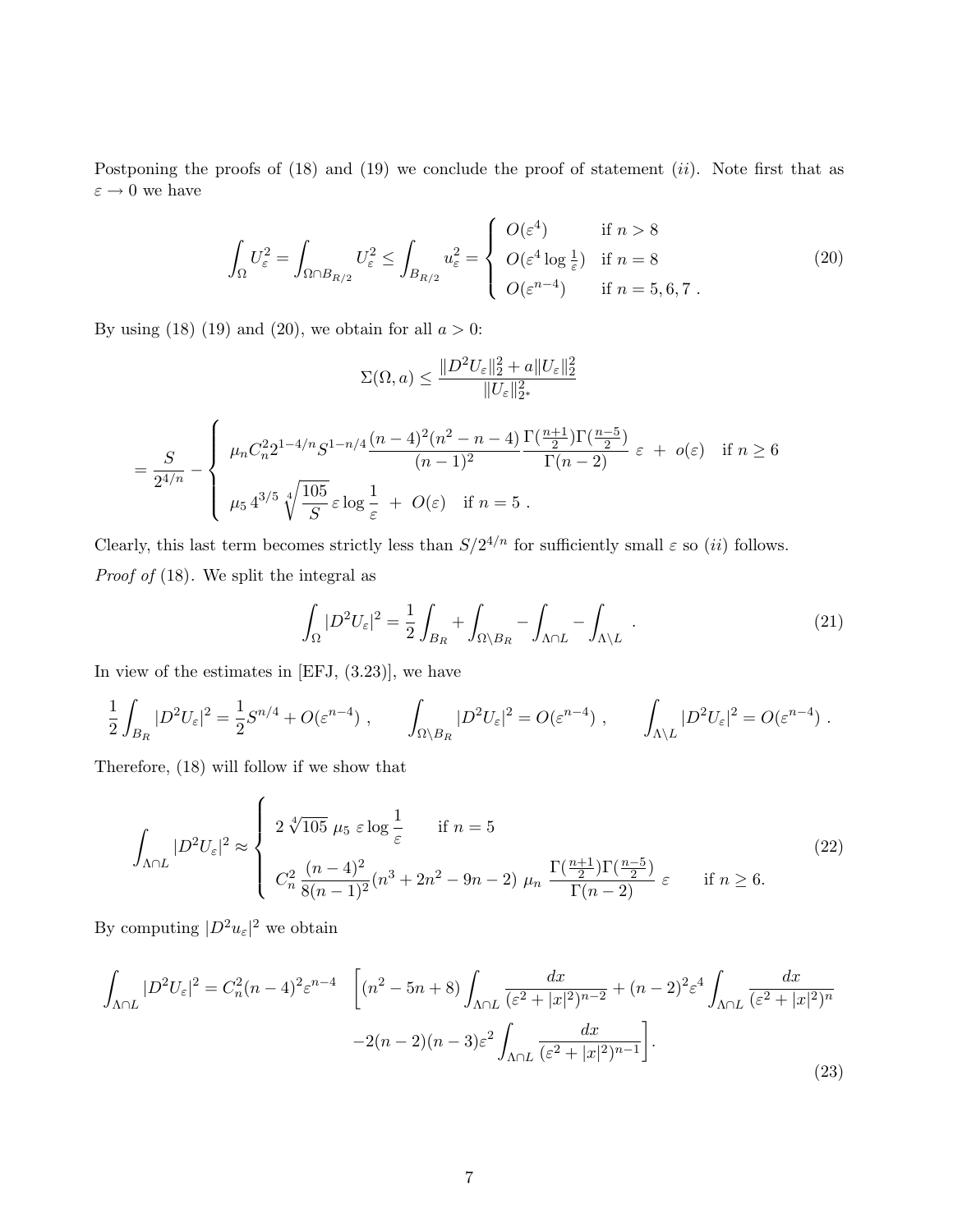We now estimate the three integrals in  $(23)$ . With the change of variables  $x_n =$ p We now estimate the three integrals in (23). With the change of variables  $x_n = \sqrt{\varepsilon^2 + |x'|^2} \cdot y_n$  and using  $\int_0^s (1+t^2)^b dt = s + O(s^3)$  for all  $b < 0$ , we obtain

$$
\int_{\Lambda \cap L} \frac{dx}{(\varepsilon^2 + |x|^2)^{n-2}} = \int_{\Delta} \int_0^{\rho(x')} \frac{dx_n dx'}{(\varepsilon^2 + |x'|^2 + x_n^2)^{n-2}} \n= \int_{\Delta} \int_0^{\frac{\rho(x')}{\sqrt{\varepsilon^2 + |x'|^2}}} \frac{dy_n}{(1 + y_n^2)^{n-2}} \frac{dx'}{(\varepsilon^2 + |x'|^2)^{n-5/2}} \n= \int_{\Delta} \frac{\rho(x')}{(\varepsilon^2 + |x'|^2)^{n-2}} dx' + O\left(\int_{\Delta} \frac{\rho^3(x')}{(\varepsilon^2 + |x'|^2)^{n-1}} dx'\right) .
$$
\n(24)

We are so led to estimate

$$
\int_{\Delta} \frac{\rho(x')}{(\varepsilon^2 + |x'|^2)^{n-2}} dx' = \sum_{i=1}^{n-1} \lambda_i \int_{\Delta} \frac{x_i^2}{(\varepsilon^2 + |x'|^2)^{n-2}} dx' + O\left(\int_{\Delta} \frac{|x'|^3}{(\varepsilon^2 + |x'|^2)^{n-2}} dx'\right)
$$
\n
$$
= \frac{\sum_{i=1}^{n-1} \lambda_i}{n-1} \varepsilon^{5-n} \int_{\Delta/\varepsilon} \frac{|y|^2}{(1+|y|^2)^{n-2}} dy + O\left(\varepsilon^{6-n} \int_{\Delta/\varepsilon} \frac{|y|^3}{(1+|y|^2)^{n-2}} dy\right)
$$
\n(25)

where we used (17), the change of variables  $x' = \varepsilon y$  and the following identity:

$$
\int_{\Delta} \frac{x_i^2}{(\varepsilon^2 + |x'|^2)^{n-2}} dx' = \frac{1}{n-1} \int_{\Delta} \frac{|x'|^2}{(\varepsilon^2 + |x'|^2)^{n-2}} dx'.
$$

We now distinguish two cases.

Case  $n \geq 6$ . In this case

$$
\lim_{\varepsilon \to 0} \int_{\Delta/\varepsilon} \frac{|y|^2}{(1+|y|^2)^{n-2}} \, dy = \int_{\mathbb{R}^{n-1}} \frac{|y|^2}{(1+|y|^2)^{n-2}} \, dy = \omega_{n-1} \int_0^\infty \frac{r^n}{(1+r^2)^{n-2}} \, dr = \omega_{n-1} \frac{\Gamma(\frac{n+1}{2}) \Gamma(\frac{n-5}{2})}{2\Gamma(n-2)} \, .
$$

Case  $n = 5$ . In this case  $B_{\sigma} \subset \Delta \subset B_{2\sigma} \subset \mathbb{R}^4$ . Moreover,

$$
\int_{B_{2\sigma/\varepsilon}\setminus B_{\sigma/\varepsilon}}\frac{|y|^2}{(1+|y|^2)^3}\,dy = \omega_4 \int_{\sigma/\varepsilon}^{2\sigma/\varepsilon}\frac{r^5}{(1+r^2)^3}\,dr \leq \omega_4 \int_{\sigma/\varepsilon}^{2\sigma/\varepsilon}\frac{dr}{r} = \omega_4 \log 2.
$$

Hence, if  $n = 5$ , as  $\varepsilon \to 0$  we get

$$
\int_{\Delta/\varepsilon} \frac{|y|^2}{(1+|y|^2)^3}\,dy = \int_{|y|<\sigma/\varepsilon} \frac{|y|^2}{(1+|y|^2)^3}\,dy + O(1) = \omega_4 \int_0^{\sigma/\varepsilon} \frac{r^5}{(1+r^2)^3}\,dr + O(1) = \omega_4 \log \frac{1}{\varepsilon} + O(1).
$$

Furthermore, the same arguments enable us to show that

$$
\varepsilon^{6-n} \int_{\Delta/\varepsilon} \frac{|y|^3}{(1+|y|^2)^{n-2}} dy = \begin{cases} O(\varepsilon^{6-n}) & \text{if } n \ge 7 \\ O(\log \frac{1}{\varepsilon}) & \text{if } n = 6 \\ O(1) & \text{if } n = 5 \end{cases}
$$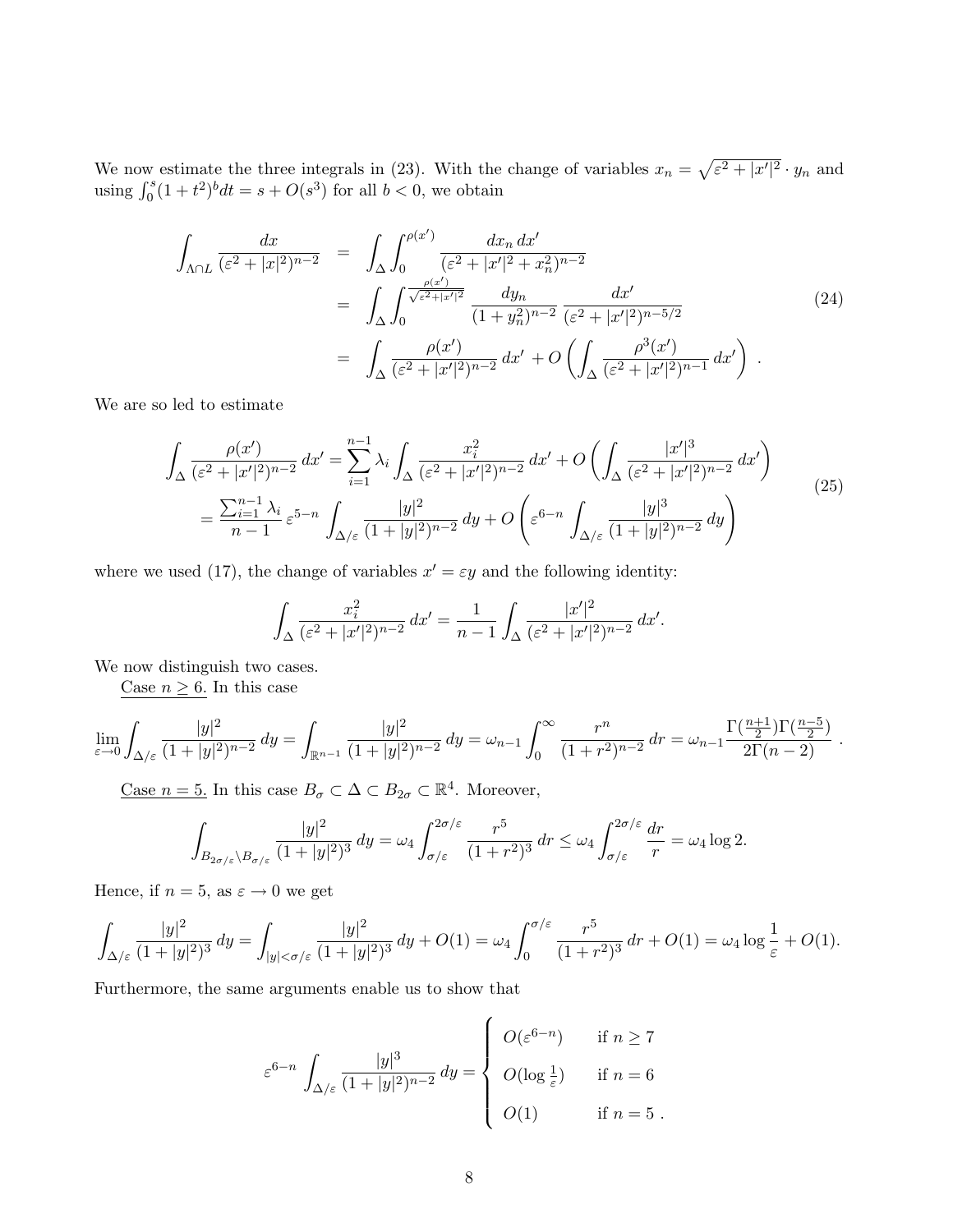Recalling the definition of  $\mu_n$ , and inserting all the above estimates into (25) we obtain

$$
\int_{\Delta} \frac{\rho(x')}{(\varepsilon^2 + |x'|^2)^{n-2}} dx' \approx \frac{\mu_n}{n-1} \begin{cases} \frac{\Gamma(\frac{n+1}{2})\Gamma(\frac{n-5}{2})}{2\Gamma(n-2)} \varepsilon^{5-n} & \text{if } n \ge 6\\ \log\frac{1}{\varepsilon} & \text{if } n = 5 \end{cases}
$$
 (26)

Once more, one can use the same arguments as above to show that

$$
\int_{\Delta} \frac{\rho^{3}(x')}{(\varepsilon^{2} + |x'|^{2})^{n-1}} dx' = \begin{cases} O(\varepsilon^{7-n}) & \text{if } n \ge 8 \\ O(\log \frac{1}{\varepsilon}) & \text{if } n = 7 \\ O(1) & \text{if } n = 5, 6 \end{cases}
$$

which, together with (24) and (26), yields

$$
\int_{\Lambda \cap L} \frac{dx}{(\varepsilon^2 + |x|^2)^{n-2}} \approx \frac{\mu_n}{n-1} \begin{cases} \frac{\Gamma(\frac{n+1}{2})\Gamma(\frac{n-5}{2})}{2\Gamma(n-2)} \varepsilon^{5-n} & \text{if } n \ge 6\\ \log\frac{1}{\varepsilon} & \text{if } n = 5 \end{cases}
$$
 (27)

In exactly the same way, we may estimate the other integrals in (23) and obtain (as  $\varepsilon \to 0$ ):

$$
\varepsilon^4 \int_{\Lambda \cap L} \frac{dx}{(\varepsilon^2 + |x|^2)^n} \approx \frac{\mu_n}{n-1} \frac{\Gamma(\frac{n+1}{2}) \Gamma(\frac{n-1}{2})}{2\Gamma(n)} \varepsilon^{5-n}
$$
\n
$$
\varepsilon^2 \int_{\Lambda \cap L} \frac{dx}{(\varepsilon^2 + |x|^2)^{n-1}} \approx \frac{\mu_n}{n-1} \frac{\Gamma(\frac{n+1}{2}) \Gamma(\frac{n-3}{2})}{2\Gamma(n-1)} \varepsilon^{5-n} . \tag{28}
$$

Taking into account the properties of the Gamma function, and inserting (27) and (28) into (23) gives (22) so that the proof of (18) is complete.

*Proof of* (19). We also split  $\int_{\Omega} U_{\varepsilon}^{2^*}$  according to (21) and we use the estimates in [EFJ, (3.25)], so that

$$
\frac{1}{2} \int_{B_R} U_{\varepsilon}^{2^*} = \frac{1}{2} S^{n/4} + O(\varepsilon^n) , \qquad \int_{\Omega \setminus B_R} U_{\varepsilon}^{2^*} = O(\varepsilon^n) , \qquad \int_{\Lambda \setminus L} U_{\varepsilon}^{2^*} = O(\varepsilon^n) .
$$

Therefore, (19) will follow if we show that

$$
\int_{\Lambda \cap L} U_{\varepsilon}^{2^*} = \frac{C_n^{2^*} \mu_n}{2(n-1)} \frac{\Gamma(\frac{n+1}{2}) \Gamma(\frac{n-1}{2})}{\Gamma(n)} \varepsilon + o(\varepsilon) . \tag{29}
$$

By arguing as for the Hessian norm, we obtain

$$
\int_{\Lambda \cap L} U_{\varepsilon}^{2^*} = \int_{\Lambda \cap L} u_{\varepsilon}^{2^*} = \frac{C_n^{2^*} \mu_n}{(n-1)} \varepsilon \cdot \int_0^\infty \frac{r^n}{(1+r^2)^n} dr + o(\varepsilon)
$$

and (29) follows at once.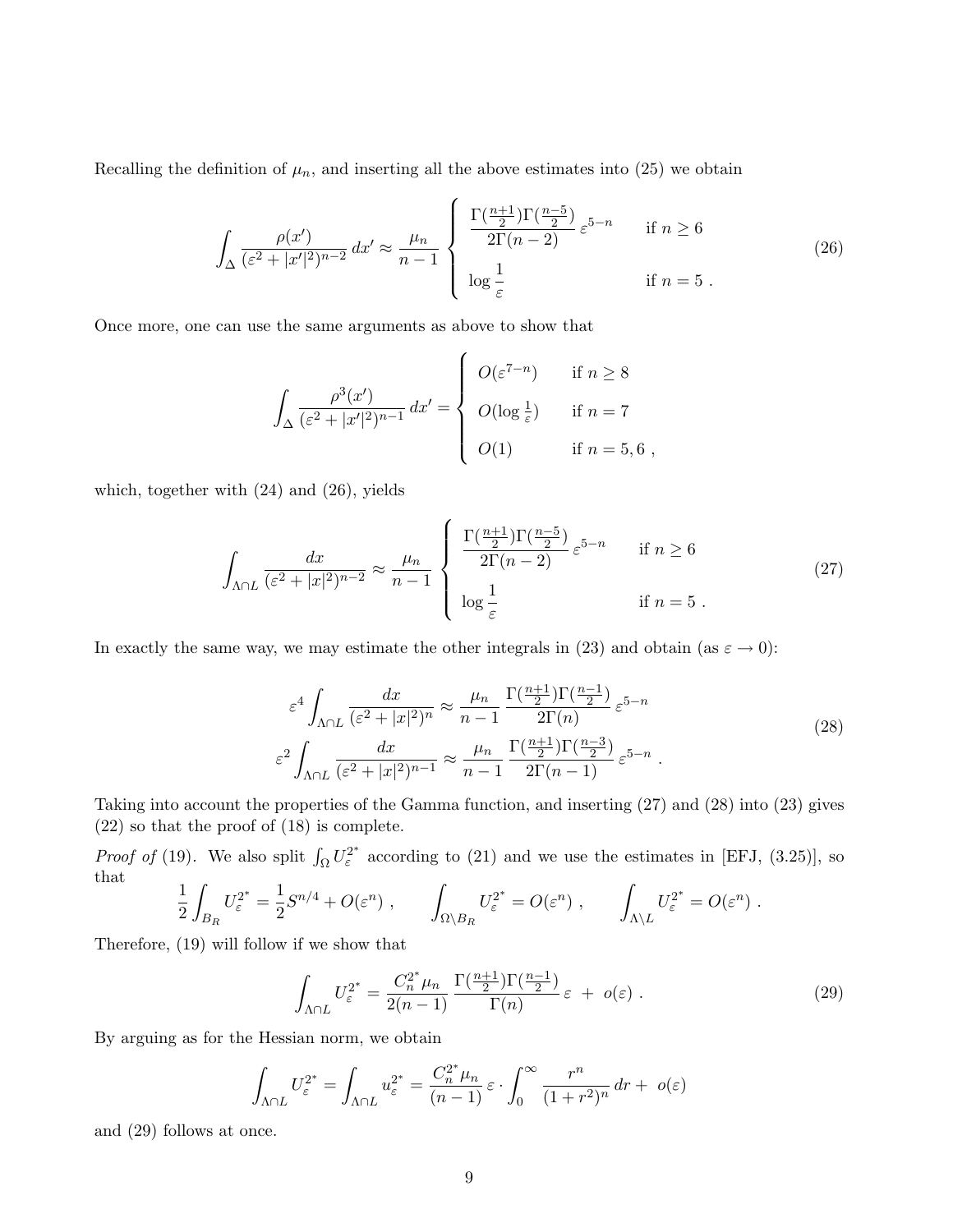## 3 Proof of Theorem 2

Consider first the case  $k = 1$  so that  $\mathbb{R}_{1+}^n = \mathbb{R}_+^n$ . Consider the functions  $z_{\varepsilon}$  introduced in (14). By symmetry and (15) we deduce that  $z_{\varepsilon} \in H_{\nu}^2(\mathbb{R}^n_+)$  and

$$
\int_{\mathbb{R}^n_+} |D^2 z_\varepsilon(|x|)|^2 = \frac{S^{n/4}}{2} + o(1) , \qquad \int_{\mathbb{R}^n_+} |z_\varepsilon(|x|)|^{2^*} = \frac{S^{n/4}}{2} + o(1) , \qquad \int_{\mathbb{R}^n_+} |z_\varepsilon(|x|)|^2 = o(1)
$$

as  $\varepsilon \to 0$ . Therefore

$$
\lim_{\varepsilon \to 0} \frac{\|D^2 z_{\varepsilon}\|_2^2 + a \|z_{\varepsilon}\|_2^2}{\|z_{\varepsilon}\|_{2^*}^2} = \frac{S}{2^{4/n}}
$$

which proves that

$$
\Sigma^{\nu}(\mathbb{R}^n_+,a) \le \frac{S}{2^{4/n}} \tag{30}
$$

For contradiction, assume that there exists  $v \in H^2_{\nu}(\mathbb{R}^n_+)$  such that

$$
\frac{\|D^2v\|_2^2 + a\|v\|_2^2}{\|v\|_{2^*}^2} \le \frac{S}{2^{4/n}}\tag{31}
$$

and set

$$
w(x', x_n) = \begin{cases} v(x', x_n) & \text{if } x_n \ge 0\\ v(x', -x_n) & \text{if } x_n < 0 \end{cases}
$$
 (32)

Then,  $w \in H^2(\mathbb{R}^n)$  and by doubling the integrals we obtain

$$
\frac{\|D^2 w\|_2^2 + a \|w\|_2^2}{\|w\|_{2^*}^2} \leq S
$$

which contradicts Theorem 1 (*i*). Therefore, there exists no  $v \in H^2_{\nu}(\mathbb{R}^n_+)$  such that (31) holds. This means that

$$
\frac{\|D^2v\|_2^2 + a\|v\|_2^2}{\|v\|_{2^*}^2} > \frac{S}{2^{4/n}} \quad \text{for all } v \in H^2_{\nu}(\mathbb{R}^n_+)
$$

which, together with (30), shows that  $\Sigma^{\nu}(\mathbb{R}^n_+, a) = \frac{S}{2^{4/n}}$  and that the infimum is not achieved.

The cases  $k = 2, ..., n$  are similar; one should proceed with k iterated reflections as (32).

# 4 Proof of Theorem 3

We only prove the result for  $\Sigma_p(\Omega, a)$ , the case  $\Sigma_p(\Omega, a)$  being completely similar. Let  $\{u_m\}_{m\geq 0}$  $H^2(\Omega)$  be a minimizing sequence for  $\Sigma_p(\Omega, a)$  in (7) such that  $||u_m||_p = 1$ . Then,  $\{u_m\}_{m \geq 0}$  is bounded in  $H^2(\Omega)$  and there exists  $\overline{u} \in H^2(\Omega)$  such that  $u_m \rightharpoonup \overline{u}$  in  $H^2(\Omega)$ , up to a subsequence. By the compact embedding  $H^2(\Omega) \subset L^p(\Omega)$ , we deduce  $u_m \to \overline{u}$  in  $L^p(\Omega)$  so that  $\|\overline{u}\|_p = 1$ . Moreover, by lower semicontinuity of the norm with respect to weak convergence we infer that

$$
||D^2\overline{u}||_2^2 + a||\overline{u}||_2^2 \le \Sigma_p(\Omega, a)
$$

and we conclude.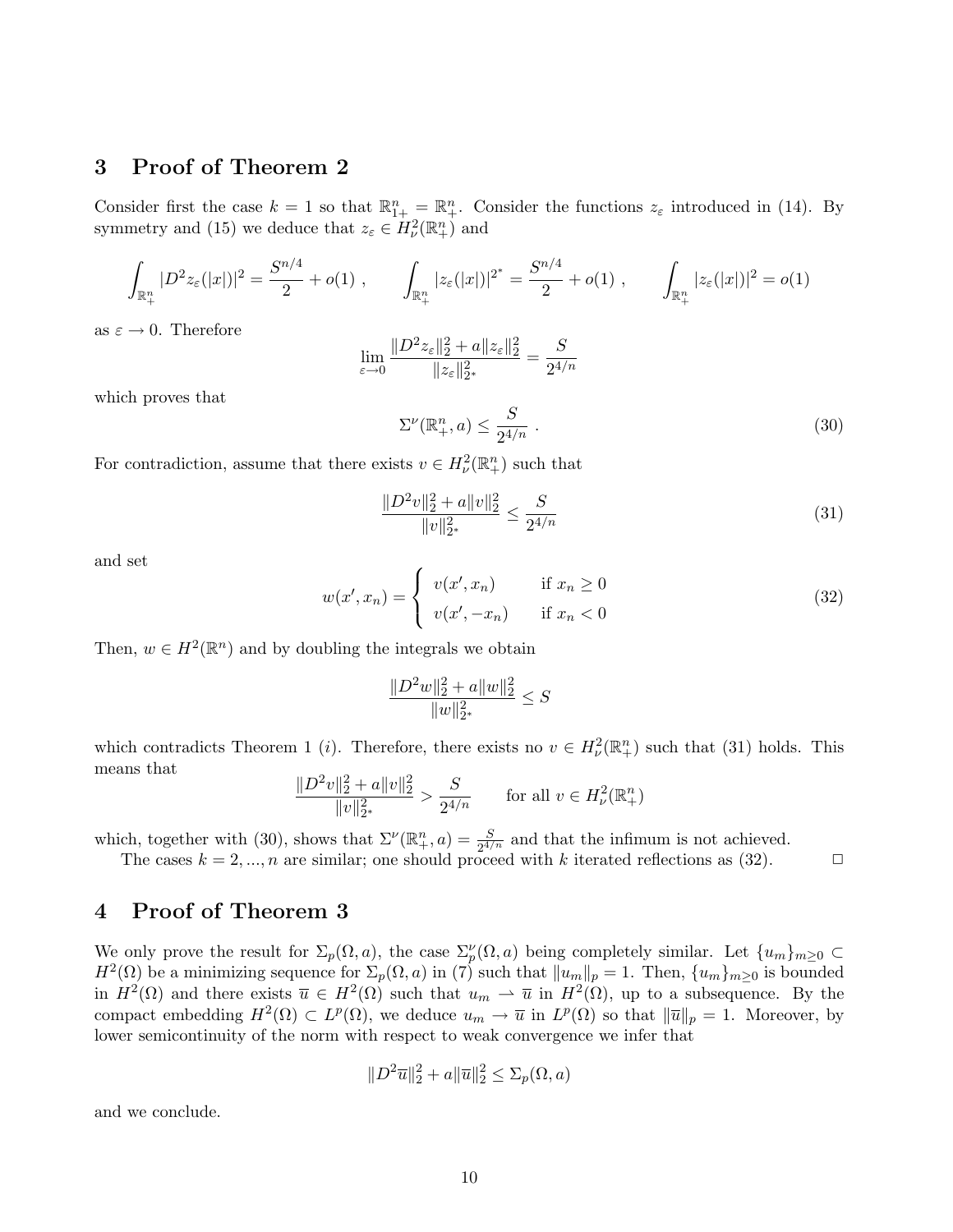In order to show that the minimizer for  $\Sigma_p(\Omega, a)$  is nonconstant for sufficiently large a, we have to rule out  $u_1$ , see (12). To this end, for every  $u \in H^2(\Omega)$  we define

$$
f(u) := \frac{\|D^2u\|_2^2 + a\|u\|_2^2}{\|u\|_p^2},
$$

so that  $f(u_1) = a|\Omega|^{(p-2)/p}$ . The proof of Theorem 3 will be complete once we find  $\overline{a}(p) \ge 0$  such that

$$
a|\Omega|^{(p-2)/p} > \inf_{u \in H^2(\Omega)} f(u) \qquad \text{for all } a \ge \overline{a}(p) . \tag{33}
$$

Without loss of generality, we assume that  $0 \in \Omega$ ; then, we define the function

$$
\varphi_a(x) = \begin{cases} (1 - a \left| x \right|^4)^2 & \text{for } \left| x \right| < \frac{1}{\sqrt[4]{a}} \\ 0 & \text{for } \left| x \right| \ge \frac{1}{\sqrt[4]{a}} \end{cases}
$$

whose support is contained in  $\Omega$  provided a is sufficiently large, say  $a \geq \tilde{a}$ . For such a, we have  $\varphi_a \in H^2(\Omega)$  and we may compute  $f(\varphi_a)$ ; by straightforward computations in radial coordinates one sees that

$$
\|\varphi_a\|_p^p = a^{-n/4} K_p
$$
 and  $\|D^2 \varphi_a\|_2^2 = a^{1-n/4} C_n$ ,

where

$$
K_p = \omega_n \int_0^1 (1 - \rho^4)^{2p} \rho^{n-1} d\rho
$$
 and  $C_n = 64\omega_n \left[ \frac{n+48}{n+12} - \frac{2(n+20)}{n+8} + \frac{n+8}{n+4} \right]$ .

Summarizing, for every  $2 < p < 2^*$  and every  $a \geq \tilde{a}$ , we have

$$
f(\varphi_a) = \frac{C_n + K_2}{K_p^{2/p}} a^{\frac{n}{2p} - \frac{n}{4} + 1}.
$$

Therefore, if  $a \geq \tilde{a}$  (to ensure  $\varphi_a \in H^2(\Omega)$ ) and

$$
a > \left(\frac{C_n + K_2}{K_p^{2/p} |\Omega|^{(p-2)/p}}\right)^{4p/n(p-2)}
$$
\n(34)

then  $f(u_1) > f(\varphi_a)$  so that (33) holds and  $u_1$  is not a minimizer for (7).

**Remark 2.** Let  $p = 2^*$  and suppose that we have proved that the minimum in (7) is achieved. From Theorem 1  $(ii)$ , we know that

$$
\inf_{u \in H^2(\Omega)} f(u) = \Sigma(\Omega, a) < \frac{S}{2^{4/n}} \; .
$$

Hence, (33) would follow if

$$
a \ge \frac{S}{(2|\Omega|)^{4/n}}.
$$

On the other hand, if the minimum in (7) is achieved, then the lower bound (34) also holds for  $p = 2^*$ . Combining these facts, would show that

$$
\overline{a}(2^*) \le \min \left\{ \frac{S}{(2 |\Omega|)^{4/n}}, \frac{C_n + K_2}{K_{2^*}^{2/2^*} |\Omega|^{4/n}} \right\}.
$$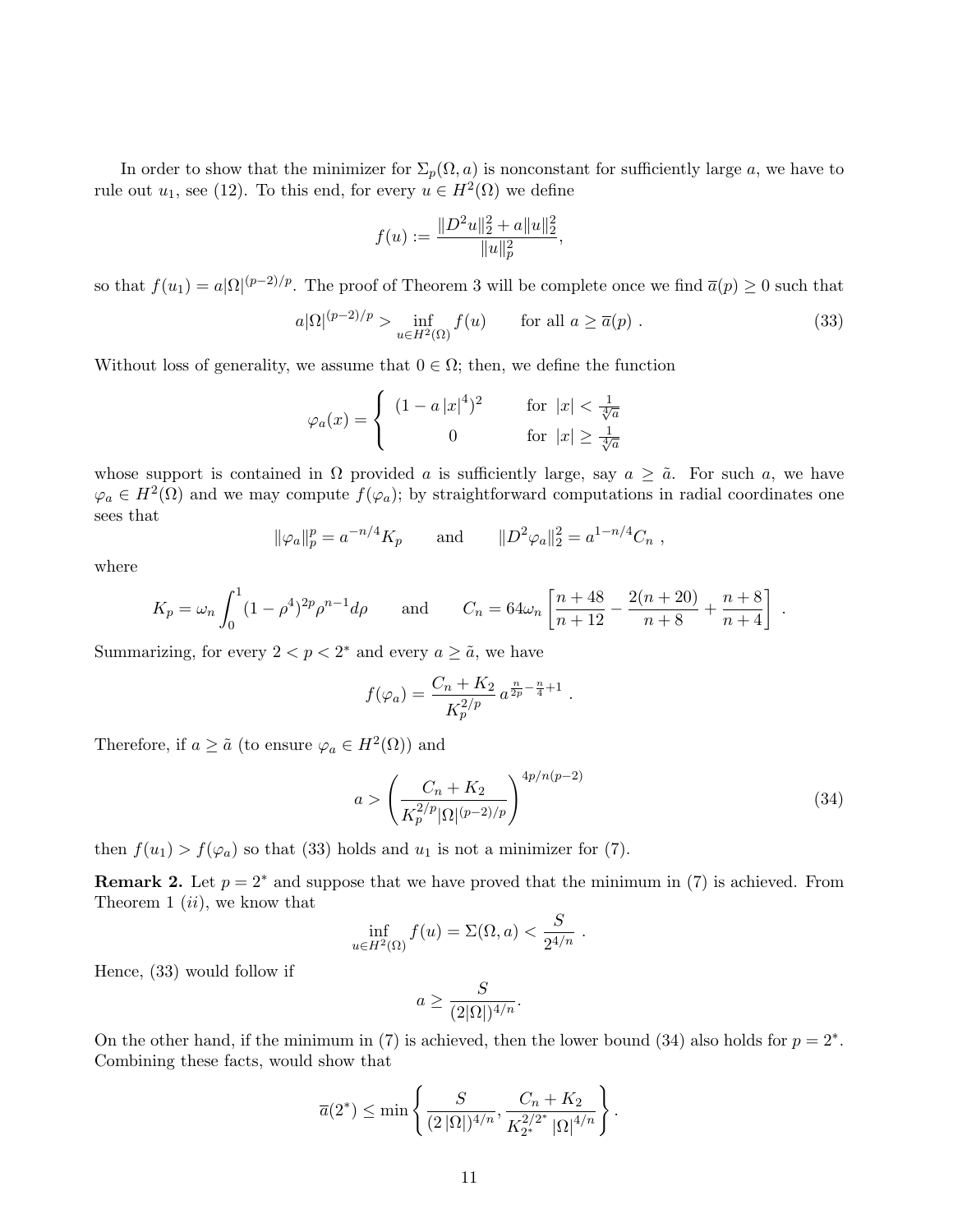## 5 Proof of Theorem 4

If  $u \in H^2(\Omega)$  (resp.  $u \in H^2_{\nu}(\Omega)$ ) is a minimizer of (7), then there exists a Lagrange multiplier  $\lambda \in \mathbb{R} \setminus \{0\}$ such that u is a critical point of  $F(u) := ||D^2u||_2^2 + a||u||_2^2 + \lambda(||u||_p^p - 1)$ , namely

$$
F'(u)[v] = \int_{\Omega} (2D^2 u D^2 v + 2auv + \lambda p |u|^{p-2} uv) = 0 \quad \text{for all } v \in H^2(\Omega) \quad (\text{resp. } v \in H^2_{\nu}(\Omega))
$$

Then,  $\overline{u} := (\frac{p\lambda}{2})^{\frac{1}{p-2}}u$  satisfies (8).

Next, let us recall the following integration by parts formula:

$$
\int_{\Omega} D^2 u \, D^2 v = \int_{\Omega} \Delta^2 u \, v - \int_{\partial \Omega} \frac{\partial \Delta u}{\partial \nu} \, v + \sum_{i,j=1}^n \int_{\partial \Omega} \frac{\partial^2 u}{\partial x_i \partial x_j} \, \frac{\partial v}{\partial x_i} \, \nu_j \qquad \forall u \in H^4(\Omega) \, \forall v \in H^2(\Omega) \;, \tag{35}
$$

where  $\nu_j = \frac{\partial \nu}{\partial x_i}$  $\frac{\partial \nu}{\partial x_j} = \cos(\nu, x_j)$  denotes the j-th component of the normal  $\nu$ . In order to highlight the boundary conditions, we first transform the last boundary integral according to [Li, p.75-76]; we introduce a system of local tangential coordinates to  $\partial\Omega$ , namely  $t_k = t_k(x_1, ..., x_n)$   $(k = 1, ..., n - 1)$ so that  $(t_1, ..., t_{n-1}, \nu)$  is a complete orthonormal system diffeomorphic to  $(x_1, ..., x_n)$ . Then, we write

$$
\sum_{i,j=1}^{n} \frac{\partial^2 u}{\partial x_i \partial x_j} \frac{\partial v}{\partial x_i} \nu_j = \sum_{i,j=1}^{n} \sum_{k=1}^{n-1} \frac{\partial^2 u}{\partial x_i \partial x_j} \frac{\partial v}{\partial x_k} \frac{\partial t_k}{\partial x_i} \nu_j + \sum_{i,j=1}^{n} \frac{\partial^2 u}{\partial x_i \partial x_j} \frac{\partial v}{\partial \nu} \nu_i \nu_j
$$

and integrations by parts with respect to tangential coordinates yield

$$
\sum_{i,j=1}^n \sum_{k=1}^{n-1} \int_{\partial \Omega} \frac{\partial^2 u}{\partial x_i \partial x_j} \frac{\partial v}{\partial t_k} \frac{\partial t_k}{\partial x_i} \nu_j = -\sum_{i,j=1}^n \sum_{k=1}^{n-1} \int_{\partial \Omega} \frac{\partial}{\partial t_k} \left( \frac{\partial^2 u}{\partial x_i \partial x_j} \frac{\partial t_k}{\partial x_i} \nu_j \right) v
$$

so that (35) becomes

 $\int$ 

$$
\int_{\Omega} D^2 u \, D^2 v = \int_{\Omega} \Delta^2 u \, v - \int_{\partial \Omega} \frac{\partial \Delta u}{\partial \nu} \, v - \sum_{i,j=1}^n \sum_{k=1}^{n-1} \int_{\partial \Omega} \frac{\partial}{\partial t_k} \left( \frac{\partial^2 u}{\partial x_i \partial x_j} \, \frac{\partial t_k}{\partial x_i} \, \nu_j \right) v + \int_{\partial \Omega} \frac{\partial^2 u}{\partial \nu^2} \, \frac{\partial v}{\partial \nu}, \quad (36)
$$

which is precisely (5.19) in [Li] with  $a = 1$  and  $b = 0$ . By computing the derivative of the product, we obtain  $\overline{a}$  $\mathbf{r}$ 

$$
\sum_{i,j=1}^{n} \sum_{k=1}^{n-1} \int_{\partial \Omega} \frac{\partial}{\partial t_k} \left( \frac{\partial^2 u}{\partial x_i \partial x_j} \frac{\partial t_k}{\partial x_i} \nu_j \right) v =
$$
  
= 
$$
\sum_{i,j=1}^{n} \sum_{k=1}^{n-1} \int_{\partial \Omega} \frac{\partial}{\partial t_k} \left( \frac{\partial^2 u}{\partial x_i \partial x_j} \right) \frac{\partial t_k}{\partial x_i} \nu_j v + \sum_{i,j=1}^{n} \sum_{k=1}^{n-1} \int_{\partial \Omega} \frac{\partial^2 u}{\partial x_i \partial x_j} \frac{\partial}{\partial t_k} \left( \frac{\partial t_k}{\partial x_i} \nu_j \right) v .
$$
 (37)

Next, we remark that

$$
\frac{\partial^3 u}{\partial x_i^2 \partial x_j} = \frac{\partial}{\partial x_i} \left( \frac{\partial^2 u}{\partial x_i \partial x_j} \right) = \sum_{k=1}^{n-1} \frac{\partial}{\partial t_k} \left( \frac{\partial^2 u}{\partial x_i \partial x_j} \right) \frac{\partial t_k}{\partial x_i} + \frac{\partial}{\partial \nu} \left( \frac{\partial^2 u}{\partial x_i \partial x_j} \right) \nu_i \quad \text{for all } i, j
$$

and therefore

$$
\sum_{i,j=1}^{n} \sum_{k=1}^{n-1} \frac{\partial}{\partial t_k} \left( \frac{\partial^2 u}{\partial x_i \partial x_j} \right) \frac{\partial t_k}{\partial x_i} \nu_j = \sum_{i,j=1}^{n} \left[ \frac{\partial^3 u}{\partial x_i^2 \partial x_j} - \frac{\partial}{\partial \nu} \left( \frac{\partial^2 u}{\partial x_i \partial x_j} \right) \nu_i \right] \nu_j = \frac{\partial \Delta u}{\partial \nu} - \frac{\partial^3 u}{\partial \nu^3} . \tag{38}
$$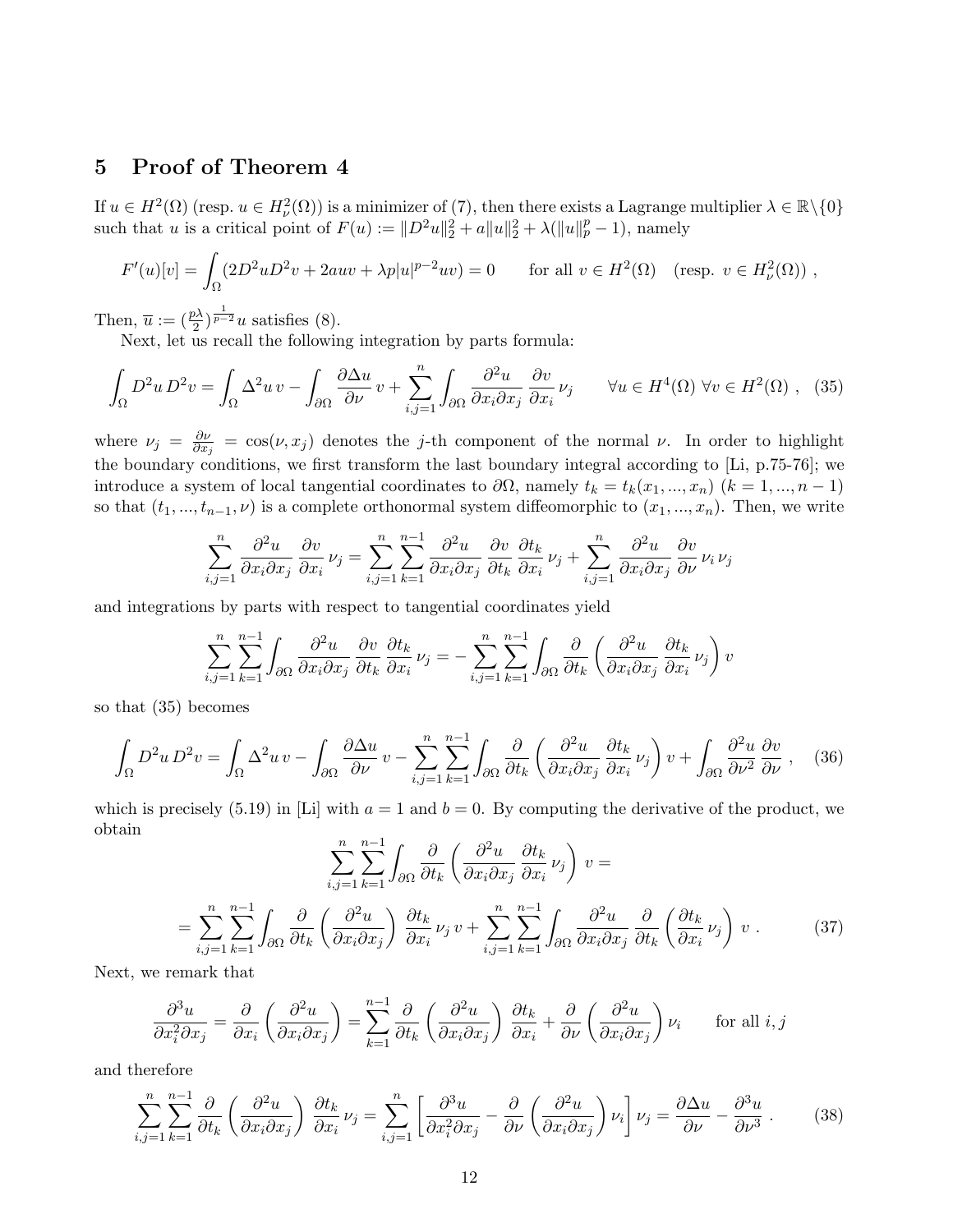Plugging (38) into (37) gives

$$
\sum_{i,j=1}^n \sum_{k=1}^{n-1} \int_{\partial\Omega} \frac{\partial}{\partial t_k} \left( \frac{\partial^2 u}{\partial x_i \partial x_j} \frac{\partial t_k}{\partial x_i} \nu_j \right) v = \int_{\partial\Omega} \left( \frac{\partial \Delta u}{\partial \nu} - \frac{\partial^3 u}{\partial \nu^3} + \sum_{i,j=1}^n \sum_{k=1}^{n-1} \frac{\partial^2 u}{\partial x_i \partial x_j} \frac{\partial}{\partial t_k} \left( \frac{\partial t_k}{\partial x_i} \nu_j \right) \right) v.
$$

Finally, inserting this into (36) yields

$$
\int_{\Omega} D^2 u \, D^2 v = \int_{\Omega} \Delta^2 u \, v + \int_{\partial \Omega} \left( \frac{\partial^3 u}{\partial \nu^3} - 2 \frac{\partial \Delta u}{\partial \nu} - \sum_{i,j=1}^n \sum_{k=1}^{n-1} \frac{\partial^2 u}{\partial x_i \partial x_j} \frac{\partial}{\partial t_k} \left( \frac{\partial t_k}{\partial x_i} \nu_j \right) \right) v + \int_{\partial \Omega} \frac{\partial^2 u}{\partial \nu^2} \frac{\partial v}{\partial \nu}.
$$
\n(39)

According to formula (39), if  $u \in H^4(\Omega)$  we may rewrite (8) as

$$
\int_{\Omega} (\Delta^2 u + au - |u|^{p-2} u) v + \int_{\partial\Omega} \left( \frac{\partial^3 u}{\partial \nu^3} - 2 \frac{\partial \Delta u}{\partial \nu} - \sum_{i,j=1}^n \sum_{k=1}^{n-1} \frac{\partial^2 u}{\partial x_i \partial x_j} \frac{\partial}{\partial t_k} \left( \frac{\partial t_k}{\partial x_i} \nu_j \right) \right) v + \int_{\partial\Omega} \frac{\partial^2 u}{\partial \nu^2} \frac{\partial v}{\partial \nu} = 0
$$
\n(40)

for all  $v \in H^2(\Omega)$  (resp.  $v \in H^2_{\nu}(\Omega)$ ). By taking  $v \in C_c^{\infty}(\Omega)$  in (40) we see that

$$
\Delta^2 u + au - |u|^{p-2}u = 0 \qquad \text{a.e. in } \Omega. \tag{41}
$$

Consider first the case of test functions in  $H^2(\Omega)$ . For any  $\phi \in C^{\infty}(\partial\Omega)$  let  $v \in C^4(\overline{\Omega})$  be the unique solution of  $\overline{a}$ 

$$
\begin{cases}\n\Delta^2 v = 0 & \text{in } \Omega \\
\frac{\partial v}{\partial \nu} = \phi & \text{on } \partial \Omega \\
v = 0 & \text{on } \partial \Omega\n\end{cases}
$$

Then, plugging  $v$  into (40) and recalling (41) entails

$$
\int_{\partial\Omega} \frac{\partial^2 u}{\partial \nu^2} \phi = 0 \quad \text{for all } \phi \in C^{\infty}(\partial\Omega) ;
$$

this clearly implies that

$$
\frac{\partial^2 u}{\partial \nu^2} = 0 \qquad \text{on } \partial \Omega. \tag{42}
$$

Inserting (41) and (42) into (40) immediately yields

$$
\frac{\partial^3 u}{\partial \nu^3} - 2 \frac{\partial \Delta u}{\partial \nu} - \sum_{i,j=1}^n \sum_{k=1}^{n-1} \frac{\partial^2 u}{\partial x_i \partial x_j} \frac{\partial}{\partial t_k} \left( \frac{\partial t_k}{\partial x_i} \nu_j \right) = 0 \qquad \text{on } \partial \Omega. \tag{43}
$$

We now consider the case of test functions in  $H^2_{\nu}(\Omega)$ . Since also  $u \in H^2_{\nu}(\Omega)$ , we have

$$
\frac{\partial u}{\partial \nu} = 0 \qquad \text{on } \partial \Omega,
$$
\n(44)

so that the last term in (40) vanishes. Hence, by (41), we obtain again (43).

We now need to justify the original assumption  $u \in H^4(\Omega)$  made in order to obtain (35) and (41). The first step consists in verifying that the boundary conditions satisfy the complementing condition: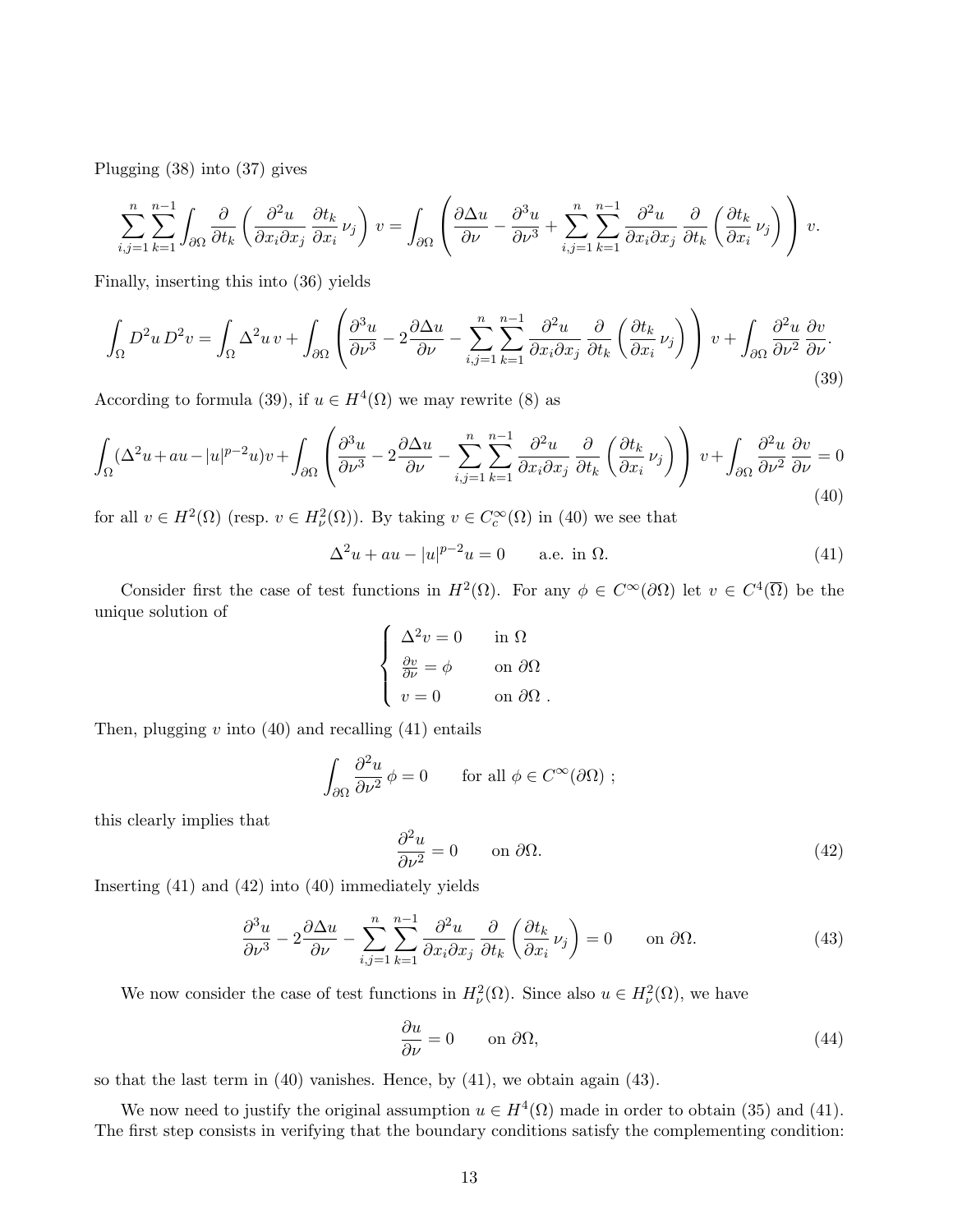**Lemma 1.** The boundary conditions  $(42)$ - $(43)$  (resp.  $(44)$ - $(43)$ ) satisfy the complementing condition. Proof. We follow the notations of [ADN, pp.625-633]. Alternatively, one may also refer to [RR, def. 8.28] for an equivalent formulation of the complementing condition.

Firstly, we have  $L'(\xi) = |\xi|^4$  for all  $\xi \in \mathbb{R}^n$ . Therefore, if  $\nu$  denotes the outward normal to  $\partial\Omega$ and  $\xi$  any vector parallel to  $\partial\Omega$ , the polynomial  $\tau \mapsto L'(\xi + \tau \nu)$  admits  $\tau = i|\xi|$  as double root with positive imaginary part. Hence,

$$
M^+(\xi, \tau) = (\tau - i|\xi|)^2.
$$

Next, we notice that for the boundary conditions (42)-(43) we have respectively  $B_1'(\xi + \tau \nu) = \tau^2$ and  $B_2'(\xi + \tau \nu) = 2|\xi|^2 \tau + \tau^3$ . Therefore,

 $B'_1(\xi + \tau \nu) = |\xi|(2i\tau + |\xi|) \mod M^+(\xi, \tau) ]$ ,  $B'_2(\xi + \tau \nu) = |\xi|^2(-\tau + 2i|\xi|) \mod M^+(\xi, \tau) ]$ ; since  $\tau \mapsto |\xi|(2i\tau + |\xi|)$  and  $\tau \mapsto |\xi|^2(-\tau + 2i|\xi|)$  are linearly independent (as polynomials of the

variable  $\tau$ ), the boundary conditions (42)-(43) satisfy the complementing condition.

For the boundary conditions (44)-(43) only  $B'_1$  changes and becomes  $B'_1(\xi + \tau \nu) = \tau$ . Therefore,

$$
B'_{1}(\xi + \tau \nu) = \tau \mod[M^{+}(\xi, \tau)], \qquad B'_{2}(\xi + \tau \nu) = |\xi|^{2}(-\tau + 2i|\xi|) \mod[M^{+}(\xi, \tau)];
$$

since  $\tau \mapsto \tau$  and  $\tau \mapsto |\xi|^2(-\tau + 2i|\xi|)$  are linearly independent, also the boundary conditions (44)-(43) satisfy the complementing condition.  $\Box$ 

Arguing as in [vdV] we may now prove:

**Lemma 2.** Assume that  $u \in H^2(\Omega)$  (resp.  $u \in H^2_{\nu}(\Omega)$ ) satisfies (8). Then,  $u \in L^q(\Omega)$  for all  $1 \leq q < \infty$ .

*Proof.* Since the proofs are similar, we prove the Lemma only in the case where  $u \in H^2(\Omega)$ . Note first that by Lax-Milgram Theorem, for any  $w \in L^{2n/(n+4)}(\Omega)$  there exists a unique  $u \in H^2(\Omega)$  such that

$$
\int_{\Omega} (D^2 u D^2 v + auv) = \int_{\Omega} wv \quad \text{for all } v \in H^2(\Omega) .
$$

This defines a Green function  $G: L^{2n/(n+4)}(\Omega) \to H^2(\Omega)$  such that  $G(w) = u$  where u is the unique solution of the above variational problem; by what we have proved above, u formally satisfies  $(42)$ - $(43)$ .

Next, let  $\alpha(x) := |u(x)|^{p-2}$  (recall  $2 < p \leq 2^*$ ). Then, by assumption,  $\alpha \in L^{n/4}(\Omega)$  and u satisfies

$$
\Delta^2 u + au = \alpha(x)u \qquad \text{in } \mathcal{D}'(\Omega),\tag{45}
$$

see (35) and (41). By [vdV, Lemma B2], for any  $\varepsilon > 0$  there exist  $g_{\varepsilon} \in L^{n/4}(\Omega)$  and  $f_{\varepsilon} \in L^{\infty}(\Omega)$  such that  $||g_{\varepsilon}||_{n/4} < \varepsilon$  and (45) reads  $\Delta^2 u + au = g_{\varepsilon}(x)u + f_{\varepsilon}(x)$  or, equivalently,

$$
u - G_{\varepsilon}(u) = h_{\varepsilon},\tag{46}
$$

where  $h_{\varepsilon} = G(f_{\varepsilon}), G_{\varepsilon}(u) = G(g_{\varepsilon}u)$  and G denotes the above defined Green function for the operator  $(\Delta^2 + a)$  with the boundary conditions (42)-(43). Fix any  $q \in [1, \infty)$ ; using the Hardy-Littlewood-Sobolev inequality and repeating the arguments of Step 2 p.272 in [vdV], one obtains that  $G_{\varepsilon}$ :  $L^q(\Omega) \to L^q(\Omega)$  and that if  $\varepsilon$  is sufficiently small, then  $||G_{\varepsilon}||_{L^q \to L^q} < \frac{1}{2}$  $\frac{1}{2}$ . Finally, Step 3 p.273 in [vdV] may be repeated with no modifications. This proves the lemma.  $\Box$ 

Proof of Theorem 4. We use Schauder estimates and we argue as in the proof of [vdV, Lemma B3]. More precisely, Lemmas 1 and 2 imply that  $u \in W^{4,p}(\Omega)$  for all  $1 \leq p < \infty$ ; embedding theorems and smoothness of  $\partial\Omega$  then show that  $u \in C^{3,\alpha}(\overline{\Omega})$ . Hence,  $|u|^{p-2}u \in C^{0,\alpha}(\overline{\Omega})$  so that Schauder theory finally yields  $u \in C^{4,\alpha}(\overline{\Omega})$ . Therefore, u is a classical solution of (9) which satisfies the boundary conditions  $(42)-(43)$  or  $(44)-(43)$ . This completes the proof.  $\Box$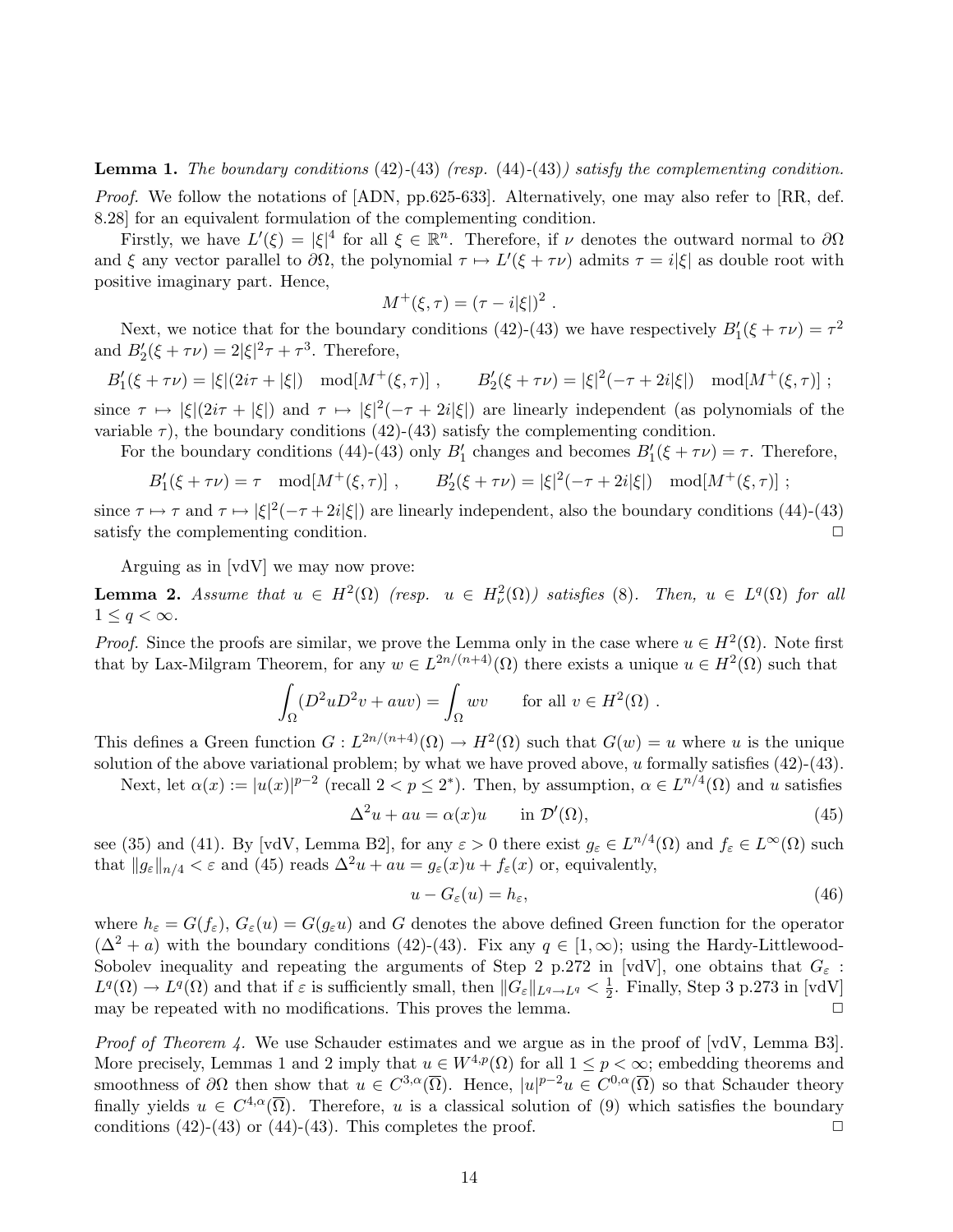#### 6 Proof of Theorem 5

Let  $a = 0$  and let  $u \ge 0$  be a solution of (8). By taking  $v \equiv 1$  in (8), we infer

$$
\int_{\Omega} u^{p-1} = 0
$$

which implies at once that  $u \equiv 0$ .

Acknowledgement. In july 2003, F.G. was visiting the Departamento de Matemática, Instituto Superior Técnico, Universidade Técnica de Lisboa. He is grateful to Pedro Girão for his careful proofreading of the estimates of Section 2.2; he is also grateful for the invitation, for the kind hospitality and for the nice time spent there.

Both the authors are grateful to Giulio Magli and to Hans-Christoph Grunau for fruitful discussions about the boundary conditions (10) and (11).

## References

- [A] R.A. Adams, Sobolev spaces, Academic Press, 1975
- [AM] Adimurthi, G. Mancini, The Neumann problem for elliptic equations with critical non-linearity, Nonlinear Analysis: a tribute in honour of G. Prodi (A. Ambrosetti, A. Marino Eds.) - Quaderni Sc. Normale Sup. Pisa 1991, 9-25
- [AY] Adimurthi, S.L. Yadava, Existence and nonexistence of positive radial solutions of Neumann problems with critical Sobolev exponents, Arch. Ration. Mech. Anal. 115, 1991, 275-296
- [AY2] Adimurthi, S.L. Yadava, On a conjecture of Lin-Ni for a semilinear Neumann problem, Trans. Amer. Math. Soc. 336, 1993, 631-637
- [ADN] S. Agmon, A. Douglis, L. Nirenberg, Estimates near the boundary for solutions of elliptic partial differential equations satisfying general boundary conditions, I, Comm. Pure Appl. Math. 12, 1959, 623-727
- [EFJ] D.E. Edmunds, D. Fortunato, E. Jannelli, Critical exponents, critical dimensions and the biharmonic operator, Arch. Ration. Mech. Anal. 112, 1990, 269-289
- [GGS] F. Gazzola, H.C. Grunau, M. Squassina, Existence and nonexistence results for critical growth biharmonic elliptic equations, Calc. Var. 18, 2003, 117-143
- [L] C.S. Lin, A classification of solutions of a conformally invariant fourth order equation in  $\mathbb{R}^n$ , Comment. Math. Helv. 73, 1998, 206-231
- [LNT] C.S. Lin, W.M. Ni, I. Takagi, Large amplitude stationary solutions to a chemotaxis system, J. Diff. Eq. 72, 1988, 1-27
- [Li] J.L. Lions, Problèmes aux limites en théorie des distributions, Acta Math. 94, 1955, 13-153
- [RR] M. Renardy, R.C. Rogers, An introduction to partial differential equations, Springer-Verlag, New York, 1993